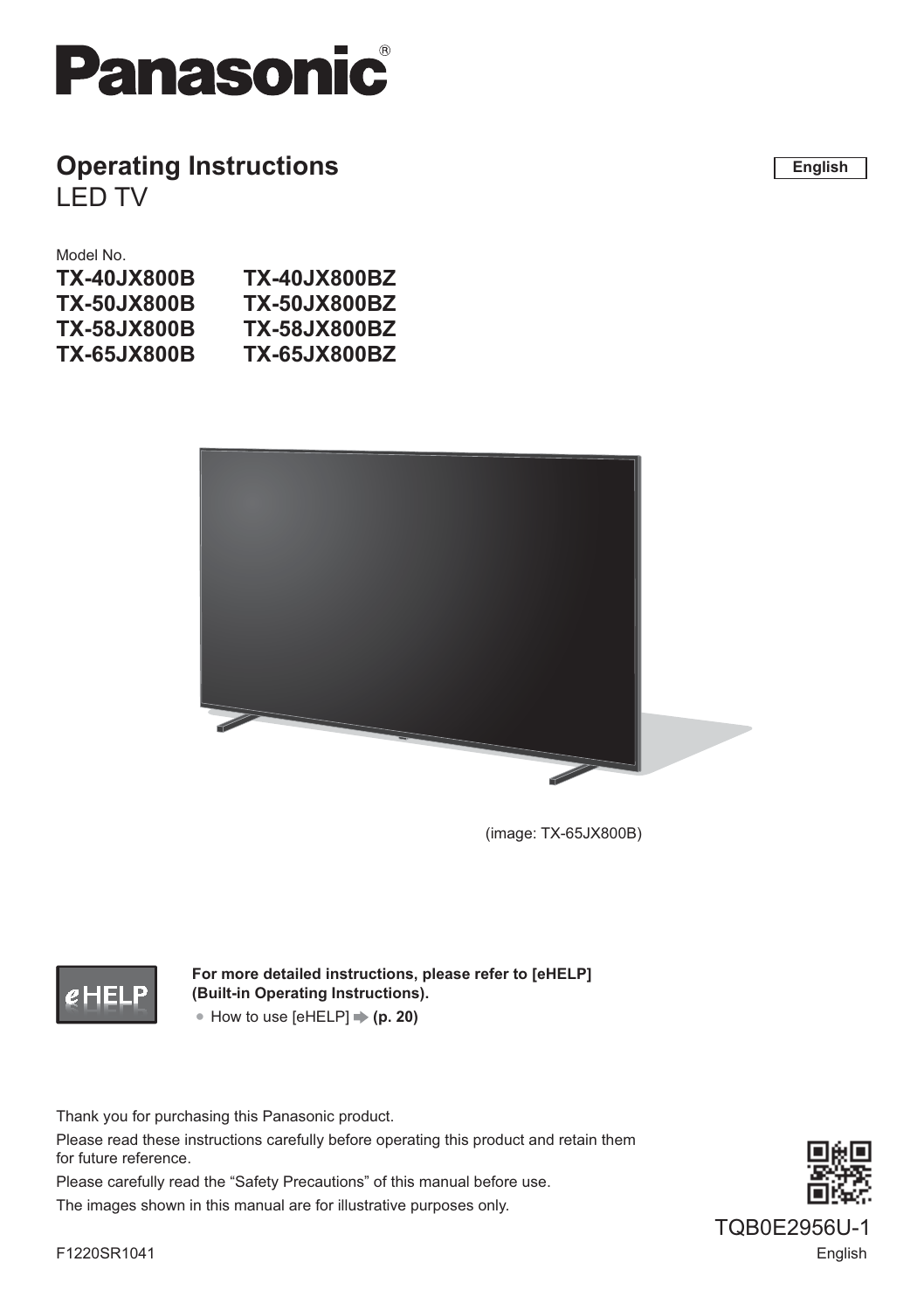## **Contents**

## **Be Sure to Read**

| Installing the wall-hanging bracket  11 |
|-----------------------------------------|
|                                         |
|                                         |
|                                         |
|                                         |
|                                         |
|                                         |
|                                         |
|                                         |



# **DOLBY AUDIO"**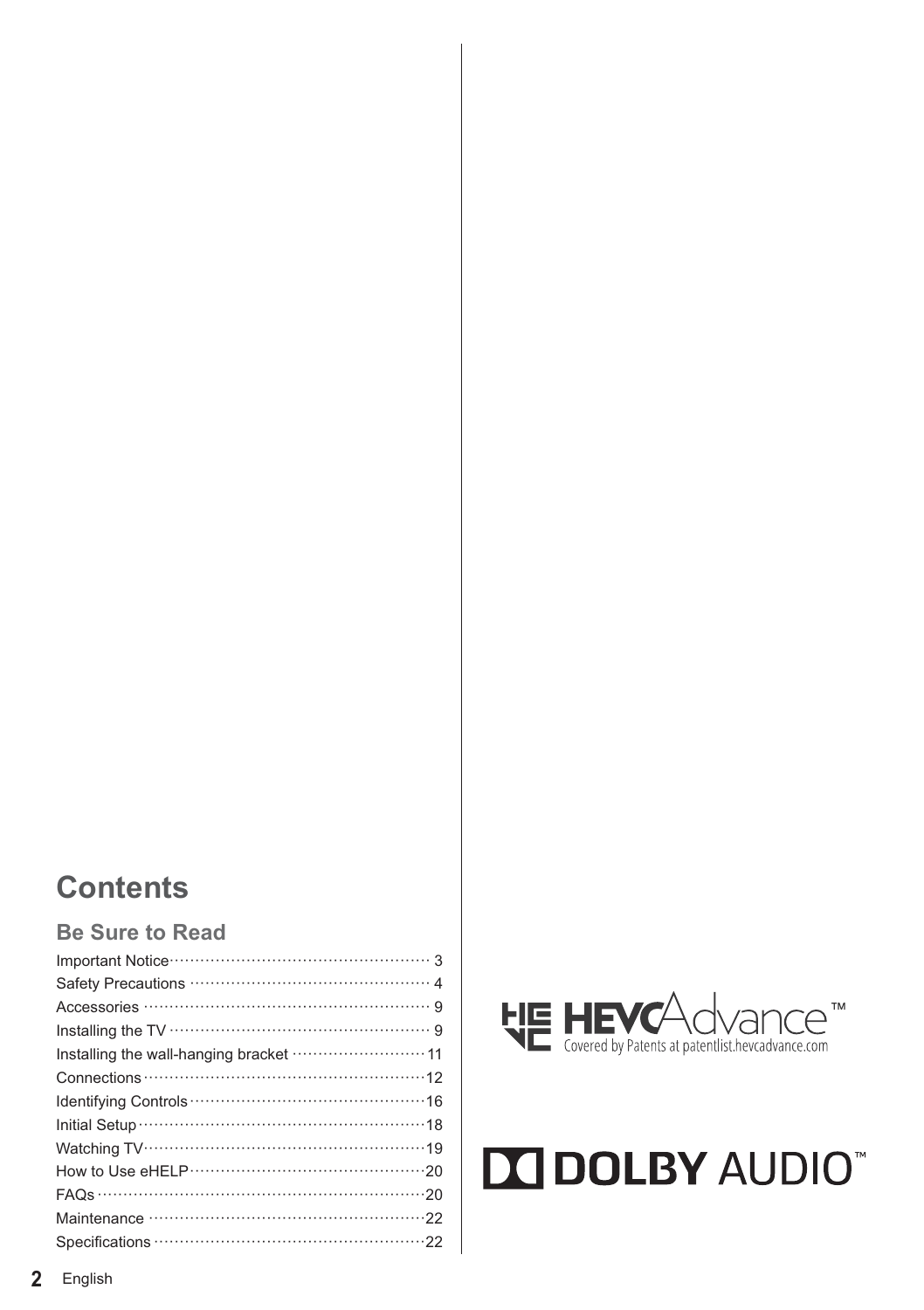The terms HDMI, HDMI High-Definition Multimedia Interface, and the HDMI Logo are trademarks or registered trademarks of HDMI Licensing Administrator, Inc.

Dolby, Dolby Vision, Dolby Audio, and the double-D symbol are trademarks of Dolby Laboratories. Manufactured under license from Dolby Laboratories. Confidential unpublished works. Copyright © 1992-2015 Dolby Laboratories. All rights reserved.

Wi-Fi® is a registered trademark of Wi-Fi Alliance®. WPA3™, WPA2™, WPA™ are trademarks of Wi-Fi Alliance®.

The Bluetooth® word mark and logos are registered trademarks owned by Bluetooth SIG, Inc. and any use of such marks by Panasonic Corporation is under license.

DVB and the DVB logos are trademarks of the DVB Project.

x.v.Colour™ is a trademark.

Google is a trademark of Google LLC.

Amazon, Prime Video and all related logos are trademarks of Amazon.com, Inc. or its affiliates.

This product complies with the UHD Alliance Technical Specification: UHDA Specified Reference Mode, Version 1.0. FILMMAKER MODE™ logo is a trademark of the UHD Alliance, Inc. in the United States and other countries.

• For information about the trademarks, refer to [eHELP] (Search by Purpose > Read first > Before use > Licence).

The illustration for TX-65JX800B is used in this manual unless otherwise mentioned.

Illustrations shown may be different depending on the model.

## **Important Notice**

## **Notice for DVB / Data broadcasting / IPTV functions**

- This TV is designed to meet the standards (as of December, 2020) of digital services.
- -Not all the features are available depending on the country, area, broadcaster, service provider and network environment.
- -Compatibility with future services is not guaranteed.

Internet apps, voice control function are provided by their respective service providers, and may be changed, interrupted, or discontinued at any time.

Panasonic assumes no responsibility and makes no warranty for the availability or the continuity of the services.

Panasonic does not guarantee operation and performance of peripheral devices made by other manufacturers; and we disclaim any liability or damage arising from operation and/or performance from usage of such other maker's peripheral devices.

## **Handling of customer information**

Customer's personal information may be recorded on this TV by broadcasting organization or application provider. Before repairing, transferring or discarding this TV, erase all the information recorded on this TV according to the following procedure.

[eHELP] (Search by Purpose > Functions > Reset)

Customer information may be collected by provider via application provided by third parties on this TV or website. Please confirm the terms and conditions etc. of provider in advance.

- Panasonic will not be held responsible for collecting or using customer information via application provided by third party on this TV or website.
- When entering your credit card number, name, etc., pay special attention to the trustworthiness of the provider.
- Registered information may be registered in the server etc. of provider. Before repairing, transferring or discarding this TV, be sure to erase the information according to the terms and conditions etc. of provider.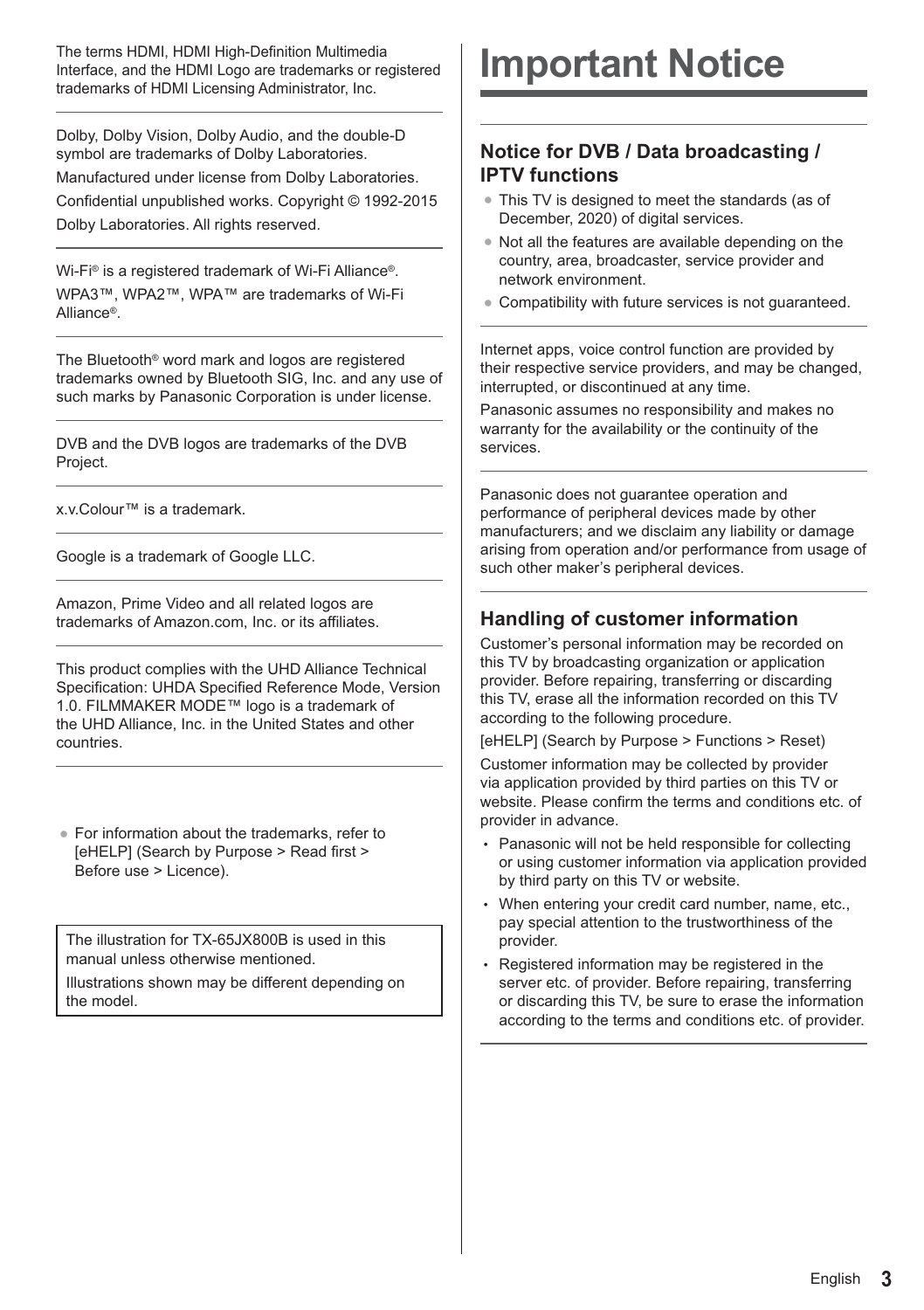The recording and playback of content on this or any other device may require permission from the owner of the copyright or other such rights in that content. Panasonic has no authority to and does not grant you that permission and explicitly disclaims any right, ability or intention to obtain such permission on your behalf. It is your responsibility to ensure that your use of this or any other device complies with applicable copyright legislation in your country. Please refer to that legislation for more information on the relevant laws and regulations involved or contact the owner of the rights in the content you wish to record or playback.

This product is licensed under the AVC patent portfolio license for the personal use of a consumer or other uses in which it does not receive remuneration to (i) encode video in compliance with the AVC Standard ("AVC Video") and/or (ii) decode AVC Video that was encoded by a consumer engaged in a personal activity and/or was obtained from a video provider licensed to provide AVC Video. No license is granted or shall be implied for any other use.

Additional information may be obtained from MPEG LA, L.L.C.

See http://www.mpegla.com.

This mark indicates the product operates on AC voltage.



This mark indicates a Class II or double insulated electrical appliance wherein the product does not require a safety connection to electrical earth (ground).

Transport only in upright position.

## **Safety Precautions**

To help avoid risk of electrical shock, fire, damage or injury, please follow the warnings and cautions below:

## **- Mains plug and lead**

#### **Warning**

If you detect anything unusual, immediately switch off the mains supply switch and remove the mains plug.



• Mains plug types vary between countries.

### **IMPORTANT: THE MOULDED MAINS PLUG FOR YOUR SAFETY, PLEASE READ THE FOLLOWING TEXT CAREFULLY.**

This TV is supplied with a moulded 3-pin mains plug for your safety and convenience.

A 5 amp fuse is fitted in this mains plug. Shall the fuse need to be replaced, please ensure that the replacement fuse has a 5 amp rating and that it is approved by ASTA or BSI to BS1362.

Check for the ASTA mark  $\langle \mathbb{R} \rangle$  or the BSI mark  $\langle \nabla \rangle$  on the fuse body.

If the mains plug contains a removable fuse cover, you must ensure that it is refitted when the fuse is replaced.

If you lose the fuse cover, the mains plug must not be used until a replacement cover is obtained.

A replacement fuse cover may be purchased from your local dealer.

Do not cut off the mains plug.

Do not use any other type of mains lead except the one supplied with this TV.

The supplied mains lead and moulded plug are designed to be used with this TV to avoid interference and for your safety.

If the mains socket in your home is not suitable, get it changed by a qualified electrician.

If the plug or mains lead becomes damaged, purchase a replacement from an authorised dealer.

#### How to replace the fuse: Example 1 **For plug type shown in example 1**

Lift out the removable fuse cover with a screwdriver and replace the fuse, then refit it securely into the mains plug.



Lift open the fuse cover in the mains plug with a screwdriver and replace the fuse, then press the fuse cover down securely.



**KID** m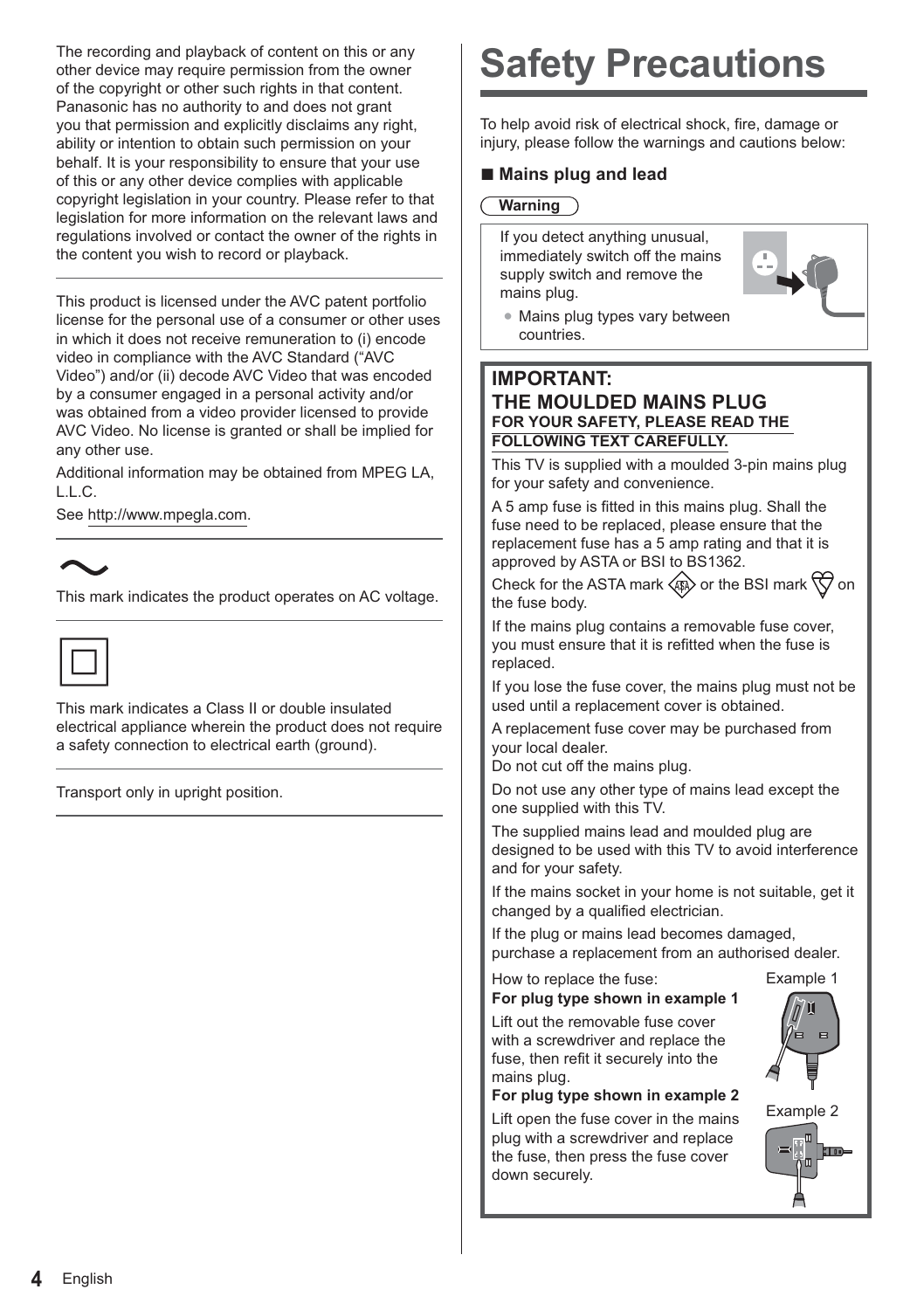- $\bullet$  This TV is designed to operate on AC  $\sim$  220-240 V, 50 / 60 Hz.
- Insert the mains plug fully into the mains socket.
- To turn Off the apparatus completely, you must pull the mains plug out of the mains socket. Consequently, the mains plug should be easily accessible at all times.
- Disconnect the mains plug when cleaning the TV.
- Do not touch the mains plug with wet hands.
- 
- -Do not damage the mains lead.
	- Do not place a heavy object on the lead.



- Do not place the lead near a high temperature object.
- Do not pull on the lead. Hold onto the mains plug body when disconnecting the plug.
- Do not move the TV with the lead plugged into a mains socket.
- Do not twist the lead, bend it excessively or stretch it.
- Do not use a damaged mains plug or mains socket.
- Ensure the TV does not crush the mains lead.

## **- Take care**

### **Warning**

- -Do not remove covers and never modify the TV yourself as live parts are accessible and risk of electric shock when they are removed. There are no user serviceable parts inside.
- Do not expose the TV to rain or excessive moisture. This TV must not be exposed to dripping or splashing water and objects filled with liquid. such as vases, must not be placed on top of or above the TV.



- 
- Do not insert foreign objects into the TV through the air vents.
- If the TV is used in an area where insects may easily enter the TV.

It is possible for insects to enter the TV, such as small flies, spiders, ants, etc. which may cause damage to the TV or become trapped in an area visible on the TV, e.g. within the screen.

• If the TV is used in an environment where there is dust or smoke.

It is possible for dust/smoke particles to enter the TV through the air vents during normal operation which can become trapped inside the unit. This may cause overheating, malfunction, deterioration in picture quality, etc.

- Do not use an unapproved pedestal / mounting equipment. Be sure to ask your local Panasonic dealer to perform the setup or installation of approved wall-hanging brackets.
- -Do not apply any strong force or impact to the display panel.
- -Ensure that children do not climb on the TV.
- Do not place the TV on sloping or unstable surfaces, and ensure that the TV does not hang over the edge of the base.

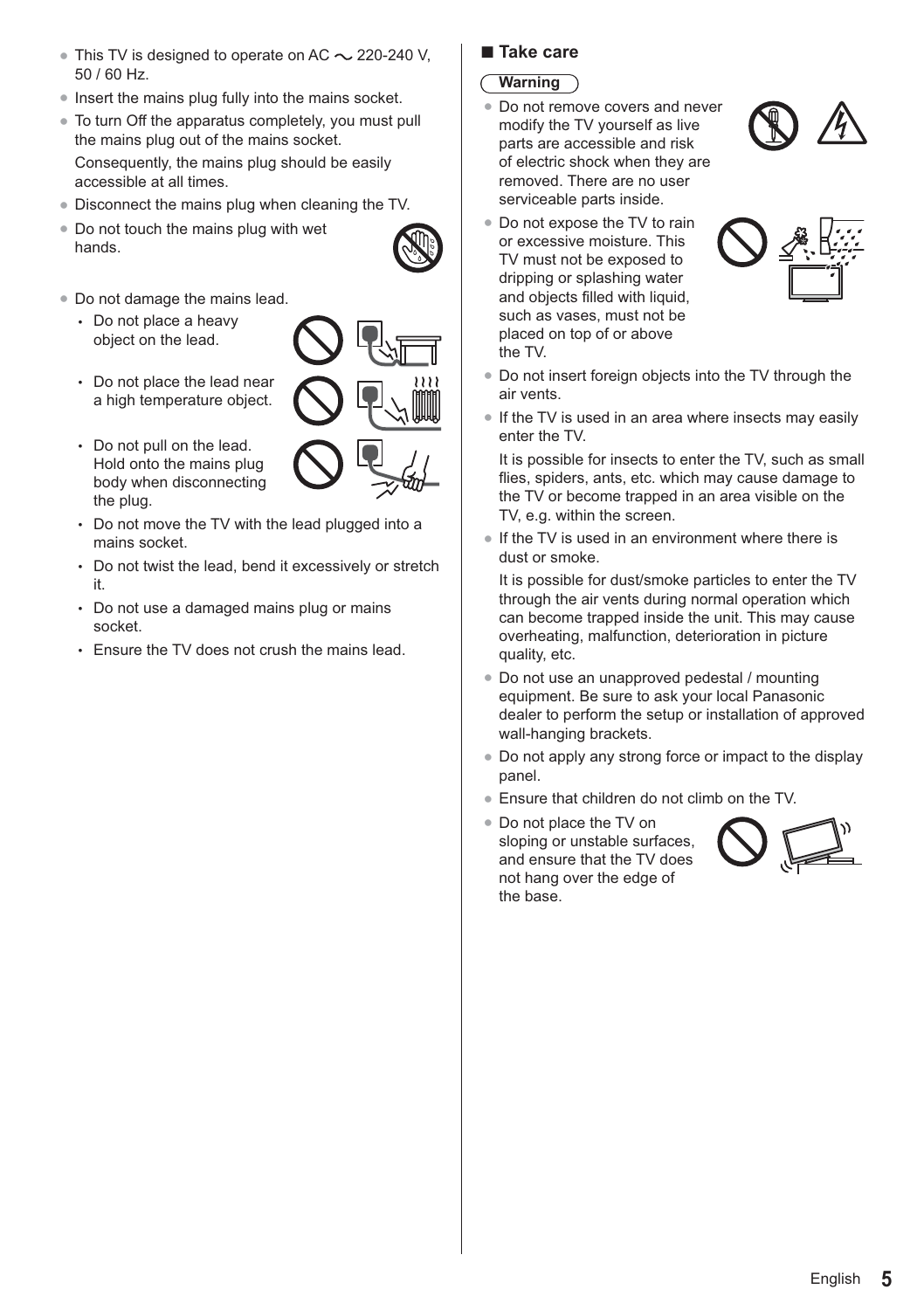#### **Warning Stability Hazard**

A TV may fall, causing serious personal injury or death. Many injuries, particularly to children, can be avoided by taking simple precautions such as:

- ALWAYS use cabinets or stands or mounting methods recommended by the manufacturer of the TV.
- ALWAYS use furniture that can safely support the TV.
- ALWAYS ensure the TV is not overhanging the edge of the supporting furniture.
- ALWAYS educate children about the dangers of climbing on furniture to reach the TV or its controls.
- ALWAYS route cords and cables connected to your TV so they cannot be tripped over, pulled or grabbed.
- NEVER place a TV in an unstable location.
- NEVER place the TV on tall furniture (for example, cupboards or bookcases) without anchoring both the furniture and the TV to a suitable support.
- NEVER place the TV on cloth or other materials that may be located between the TV and supporting furniture.
- NEVER place items that might tempt children to climb, such as toys and remote controls, on the top of the TV or furniture on which the TV is placed.

If the existing TV is going to be retained and relocated, the same considerations as above should be applied.

- -This TV is designed for table-top use.
- Do not expose the TV to direct sunlight and other sources of heat.



**To prevent the spread of fire, keep candles or other open flames away from this product at all times**



## **- Suffocation / Choking Hazard**

#### **Warning**

• The packaging of this product may cause suffocation, and some of the parts are small and may present a choking hazard to young children. Keep these parts out of reach of young children.

## **- Pedestal**

#### **Warning**

-Do not disassemble or modify the pedestal.

#### **Caution**

- -Do not use any pedestal other than the one provided with this TV.
- Do not use the pedestal if it becomes warped or physically damaged. If this occurs, contact your nearest Panasonic dealer immediately.
- During setup, make sure that all screws are securely tightened.
- Ensure that the TV does not suffer any impact during installation of the pedestal.
- -Ensure that children do not climb onto the pedestal.
- Install or remove the TV from the pedestal with at least two people.
- Install or remove the TV according to the specified procedure.

## **- Radio waves**

#### **Warning**

- Do not use the TV and the remote control in any medical institutions or locations with medical equipment. Radio waves may interfere with the medical equipment and may cause accidents due to malfunction.
- Do not use the TV and the remote control near any automatic control equipment such as automatic doors or fire alarms. Radio waves may interfere with the automatic control equipment and may cause accidents due to malfunction.
- Keep at least 15 cm away from the TV and the remote control if you have a cardiac pacemaker. Radio waves may interfere with the operation of the pacemaker.
- Do not disassemble or alter the TV and the remote control in any way.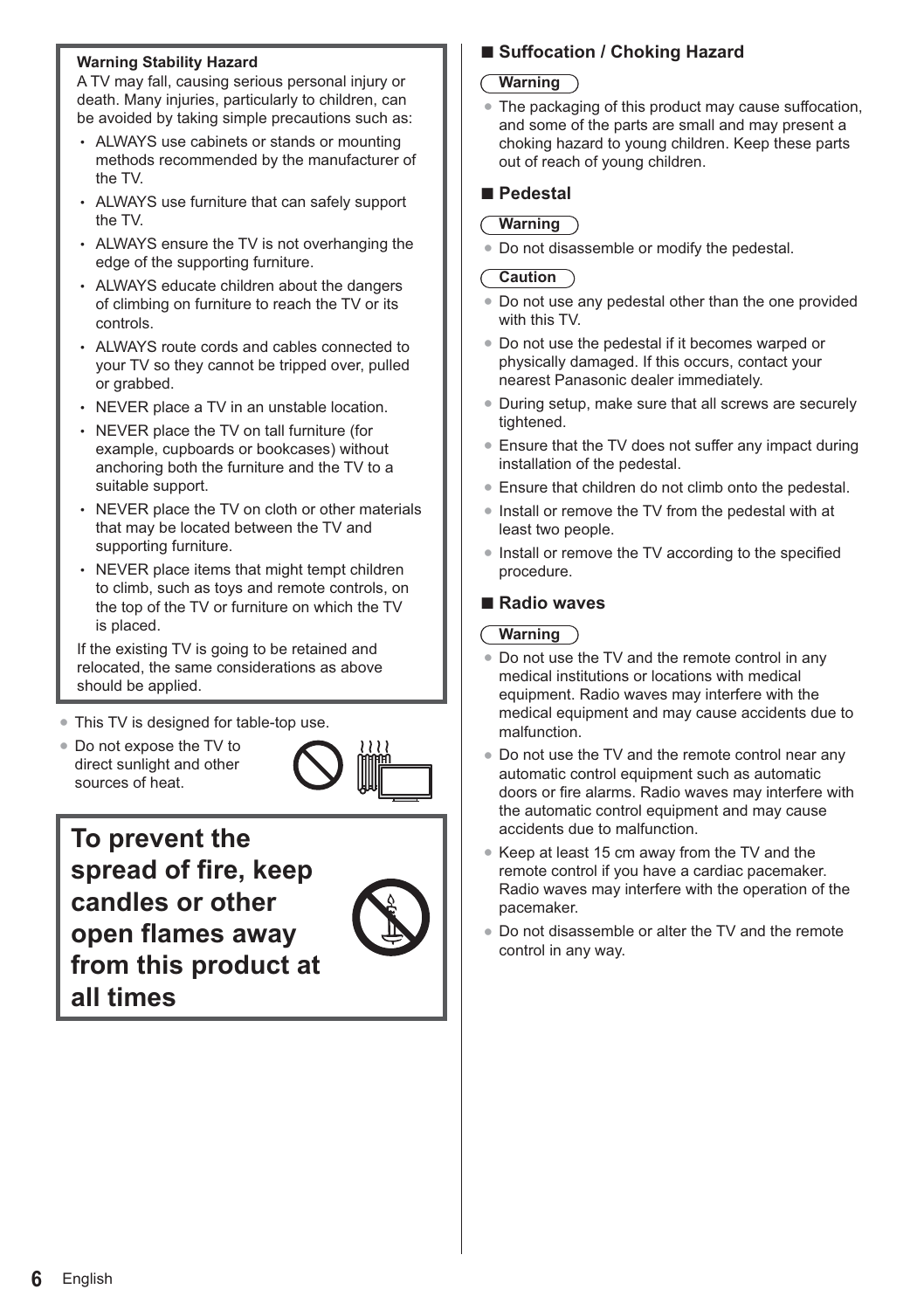## **- Built-in wireless LAN**

#### **Caution**

- -Do not use the built-in wireless LAN to connect to any wireless network (SSID\*) for which you do not have usage rights. Such networks may be listed as a result of searches. However, using them may be regarded as illegal access.
	- SSID is a name for identifying a particular wireless network for transmission.
- Do not subject the built-in wireless LAN to high temperatures, direct sunlight or moisture.
- Data transmitted and received over radio waves may be intercepted and monitored.
- The built-in wireless LAN uses 2.4 GHz and 5 GHz frequency bands. To avoid malfunctions or slow response caused by radio wave interference when using the built-in wireless LAN, keep the TV away from other devices that use 2.4 GHz and 5 GHz signals such as other wireless LAN devices, microwave ovens, and mobile phones.
- -When problems occur due to static electricity, etc., the TV might stop operating to protect itself. In this case, turn the TV off at the Mains power On / Off switch, then turn it back on.

## **- Bluetooth**® **wireless technology**

#### **Caution**

• The TV and the remote control use the 2.4 GHz radio frequency ISM band (Bluetooth®). To avoid malfunctions or slow response caused by radio wave interference, keep the TV and the remote control away from the devices such as other wireless LAN devices, other Bluetooth® devices, microwaves, mobile phones and the devices that use 2.4 GHz signal.

## **- Ventilation**

#### **Caution**

Allow sufficient space (at least 10 cm) around the TV in order to help prevent excessive heat, which could lead to early failure of some electronic components.





-Ventilation should not be impeded by covering the ventilation openings with items such as newspapers, tablecloths and curtains.



• Whether you are using a pedestal or not, always ensure the vents at the bottom of the TV are not blocked and there is sufficient space to enable adequate ventilation.

## **- Moving the TV**

#### **Caution**

Before moving the TV, disconnect all cables.

- At least two people are required to move the TV to prevent injury that may be caused by the tipping or falling of TV.
- Do not hold the screen part as shown below when moving the TV. This may cause malfunction or damage.



#### **-When not in use for a long time**

#### **Caution**

This TV will still consume some power even in the Off mode, as long as the mains plug is still connected to a live mains socket.

-Remove the mains plug from the wall socket when the TV is not in use for a prolonged period of time.

## **- Excessive volume**

### **Caution**

-Do not expose your ears to excessive volume from the headphones. Irreversible damage can be caused.



-If you hear a drumming noise in your ears, turn down the volume or temporarily stop using the headphones.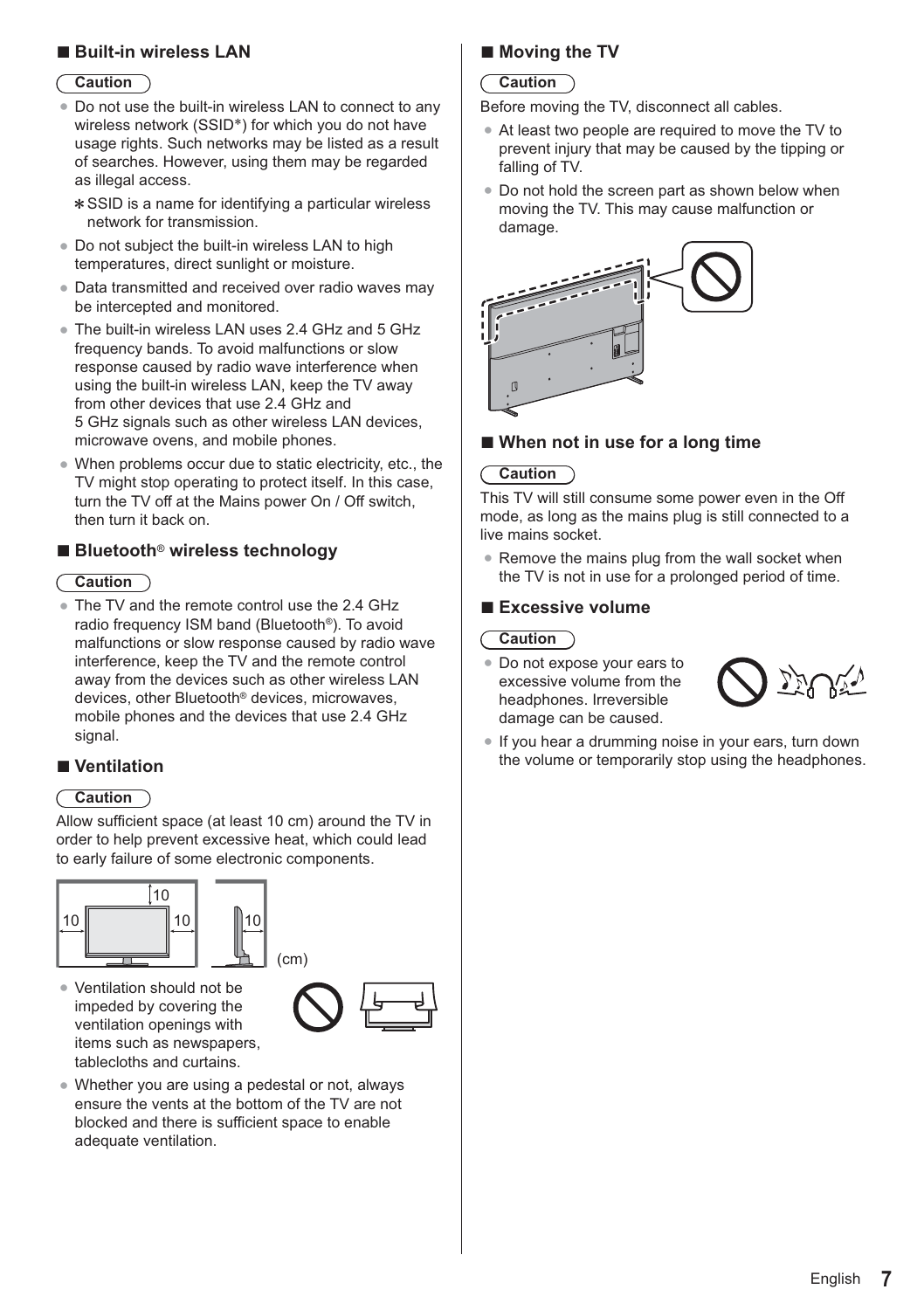## **- Battery for the Remote Control**

#### **Warning**

-Keep the batteries out of reach of children to prevent swallowing.

Adverse physical effects can result if accidentally swallowed. If you suspect a child has swallowed one, seek medical attention immediately.

#### **Caution**

- -Incorrect installation may cause battery leakage, corrosion and explosion.
- Replace only with the same or equivalent type.
- Do not mix old and new batteries.
- Do not mix different battery types (such as alkaline and manganese batteries).
- Do not use rechargeable batteries (Ni-Cd, etc.).
- Do not burn or break up batteries.
- Do not expose batteries to excessive heat such as sunshine, fire or the like.
- Make sure you dispose of batteries correctly.
- Remove the battery from the unit when not using for a prolonged period of time to prevent battery leakage, corrosion and explosion.

#### **LED TV**

#### **Declaration of Conformity (DoC)**

"Hereby, Panasonic Corporation declares that this TV is in compliance with the essential requirements and other relevant provisions of the Directive 2014/53/EU."

If you want to get a copy of the original DoC of this TV, please visit the following website:

https://www.ptc.panasonic.eu/compliance-documents

Authorized Representative:

Panasonic Testing Centre

Panasonic Marketing Europe GmbH

Winsbergring 15, D-22525 Hamburg, Germany



5.15 – 5.35 GHz band of wireless LAN is restricted to indoor operation only in the following countries.

Ireland, United Kingdom

Maximum radio-frequency power transmitted in the frequency bands

| Type of wireless       | Frequency band         | Maximum EIRP |
|------------------------|------------------------|--------------|
| <b>Wireless LAN</b>    | 2412-2472 MHz 20 dBm   |              |
|                        | 5150-5250 MHz   23 dBm |              |
|                        | 5250-5350 MHz   23 dBm |              |
|                        | 5470-5725 MHz 23 dBm   |              |
| Bluetooth <sup>®</sup> | 2402-2480 MHz 19 dBm   |              |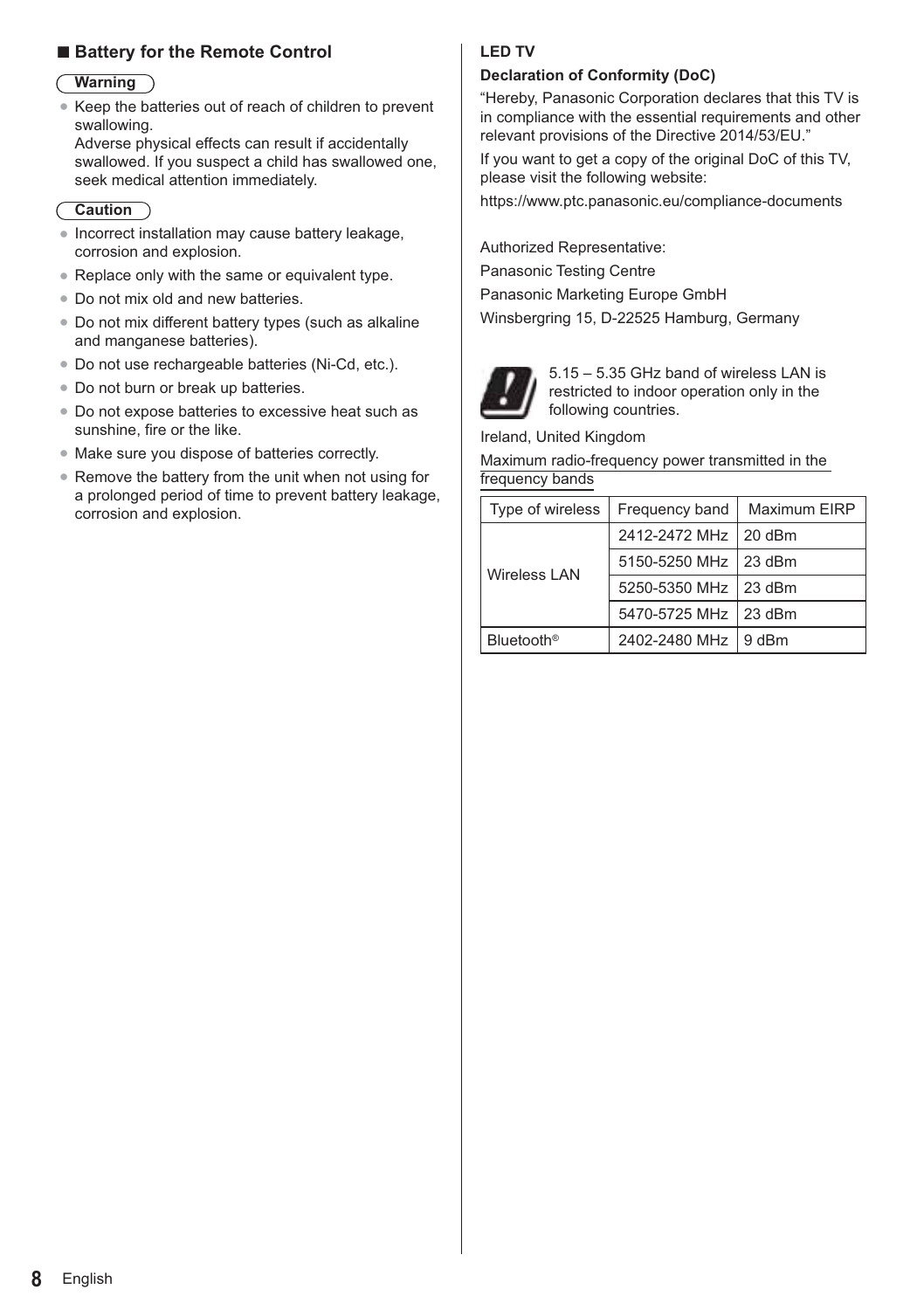## **Accessories**

## **Standard accessories**

**Remote Control**  $⇒$  **(p. 16)** • N2QBYA000038

#### $Pedestal \Rightarrow (p. 9)$

**Batteries (2) ♦ (p. 17)**  $\bullet$  LR03

### **Operating Instructions Production Registration Leaflet PUK TV Leaflet**

-Accessories may not be placed all together. Take care not to throw them away unintentionally.

## **Installing the TV**

 **Pedestal (2)**



 **Assembly screw (4)**



## **Preparations**

Take out the pedestal and the TV from the packing case and put the TV onto a work table with the screen panel down on the clean and soft cloth (blanket, etc.).

- Use a flat and firm table bigger than the TV.
- Do not hold the screen panel part.
- -Make sure not to scratch or break the TV.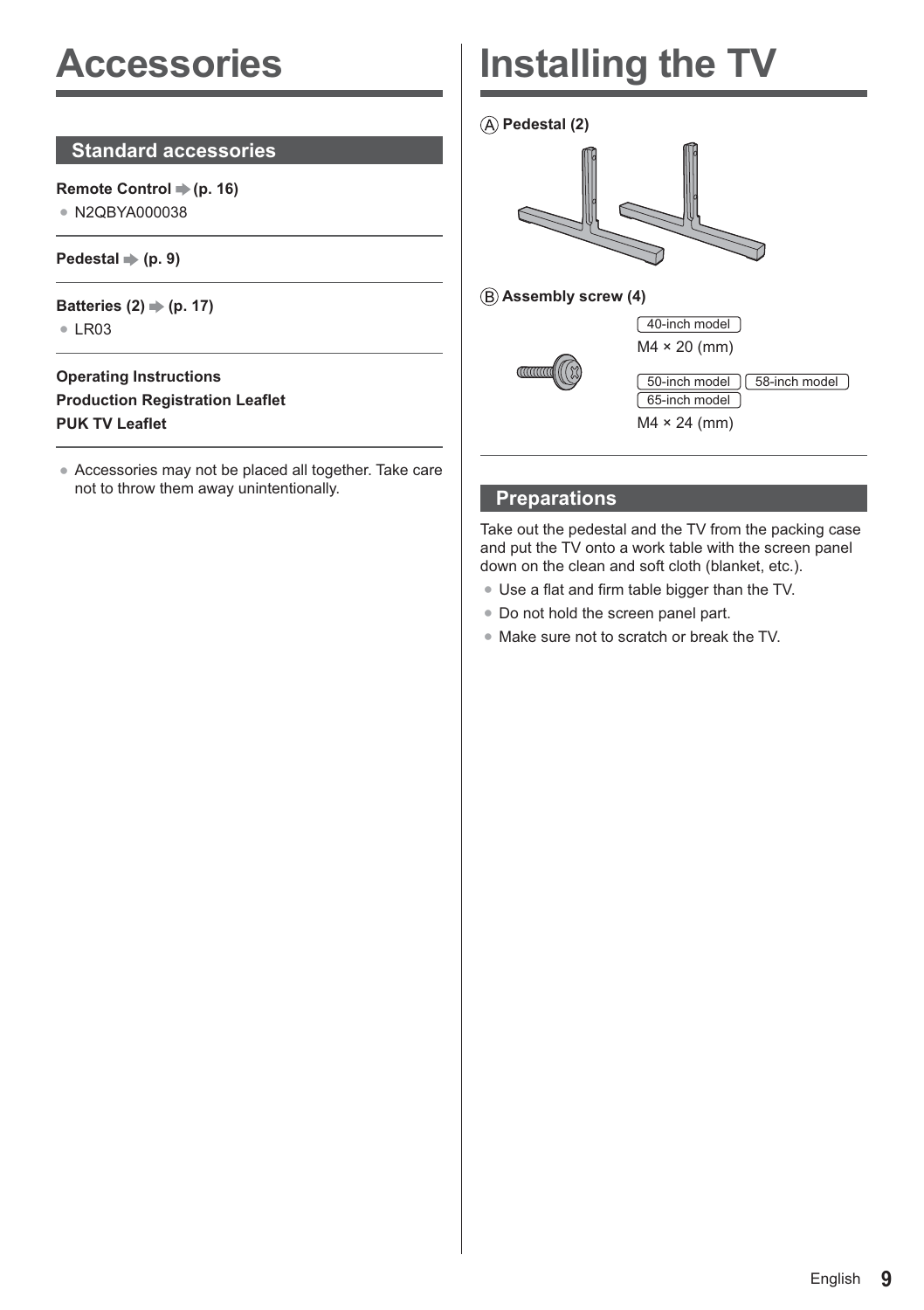## **Assembling the pedestal**

- Insert the pedestal firmly, otherwise it may come off when setting up the TV.
- Do not assemble the pedestal by any method other than those specified below.



## **Removing the pedestal**

Be sure to remove the pedestal in the following procedures when you use the wall-hanging bracket or repack the TV.

- **1** Put the TV onto a work table with the screen panel down on the clean and soft cloth.
- **2** Remove the assembly screws <sup>(B)</sup> from the pedestal.
- **3** Pull out the pedestal from the TV.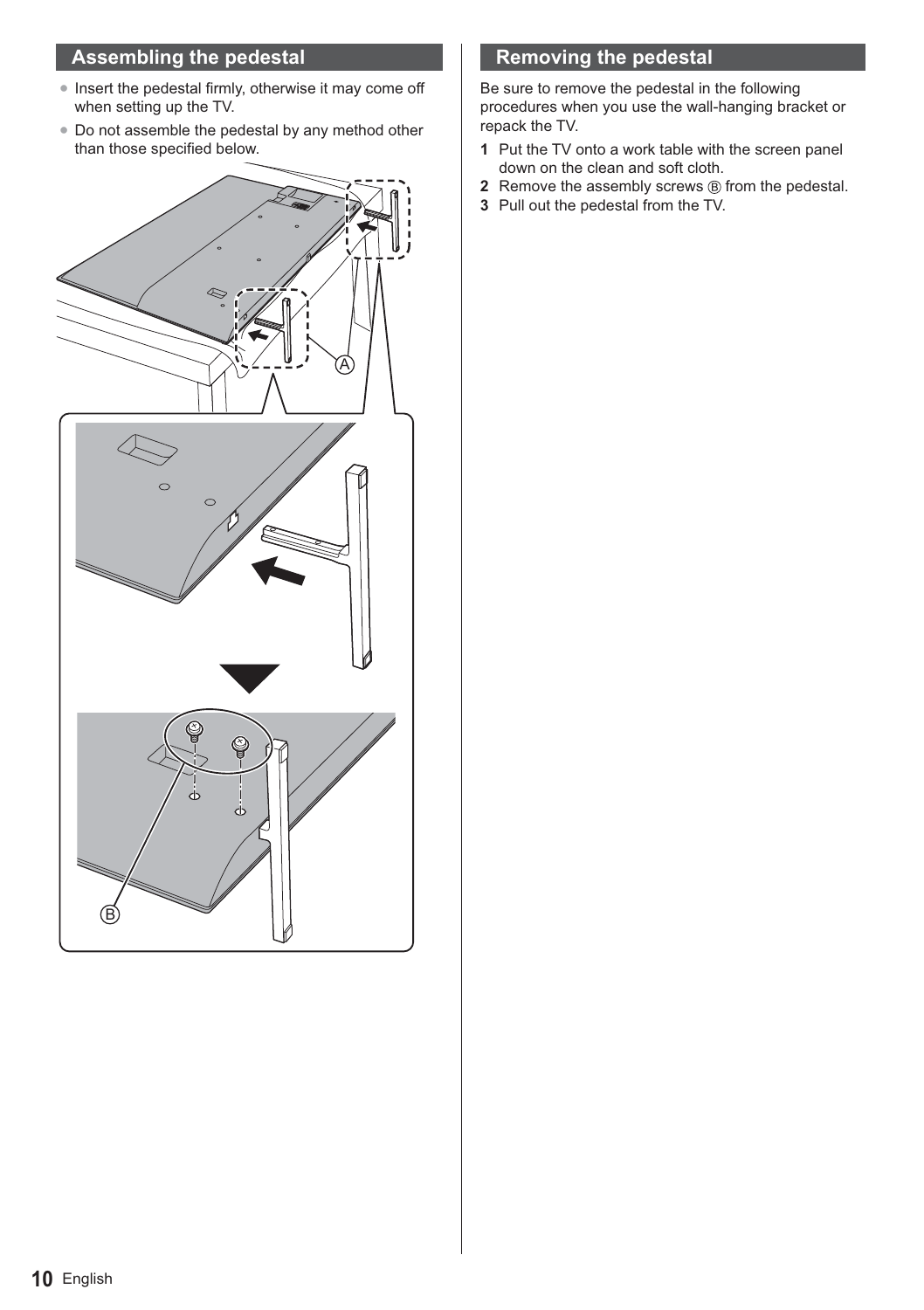## **Installing the wallhanging bracket**

Please contact your local Panasonic dealer to purchase the recommended wall-hanging bracket.

● Holes for wall-hanging bracket installation Rear of the TV



| <b>PO-TIGHTHOUGHT   PO-TIGHTHOUGHT</b>                                 |
|------------------------------------------------------------------------|
| minimum; 11 mm                                                         |
| maximum: 22 mm                                                         |
| 65-inch model                                                          |
| minimum: 11 mm                                                         |
| maximum: 23 mm                                                         |
| Diameter of screw                                                      |
| M6                                                                     |
| Screw for fixing the TV onto the<br>wall-hanging bracket (not supplied |

with the TV)

## **Warning**

- -Using other wall-hanging brackets, or installing a wallhanging bracket by yourself have the risk of personal injury and product damage. In order to maintain the unit's performance and safety, be absolutely sure to ask your dealer or a licensed contractor to secure the wall-hanging brackets. Any damage caused by installing without a qualified installer will void your warranty.
- -Carefully read the instructions accompanying optional accessories, and be absolutely sure to take steps to prevent the TV from falling off.
- Handle the TV carefully during installation since subjecting it to impact or other forces may cause product damage.
- Take care when fixing wall brackets to the wall. Always ensure that there are no electrical cables or pipes in the wall before hanging bracket.
- To prevent fall and injury, remove the TV from its fixed wall position when it is no longer in use.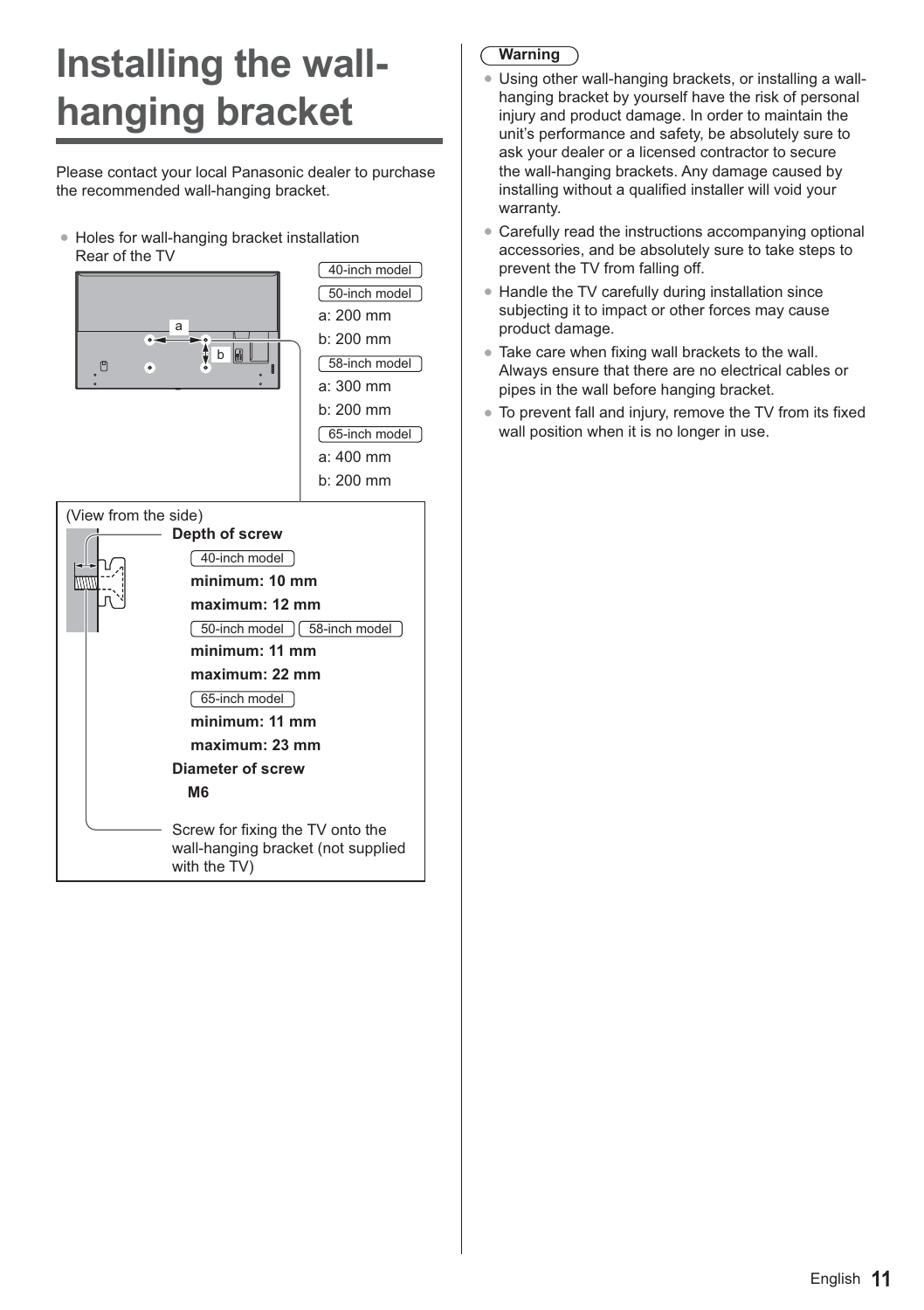## **Connections**

- External equipment and cables shown are not supplied with this TV.
- Please ensure that the unit is disconnected from the mains socket before attaching or disconnecting any cables.
- Check the terminal type and cable plugs are correct for connection.
- -Use a fully wired HDMI compliant cable.
- Keep the TV away from electronic equipment (video equipment, etc.) or equipment with an infrared sensor, otherwise distortion of image / sound may occur or operation of other equipment may be affected.
- Please also read the manual of the equipment being connected.



- **1 Model name plate**
- **2 CI slot**
- **3 Headphone jack (3.5 mm stereo mini plug)**
- **4 HDMI 1 2**
- **5 USB 1 2 port** 
	- $==$  **This symbol indicates DC operation.**
- **6 Terrestrial terminal**
- **7 DIGITAL AUDIO OUT**
- **8 ETHERNET terminal**
	- Use Shielded Twist Pair (STP) LAN cable.
- **9 HDMI 3**
- **10 AV IN (VIDEO / AUDIO L/R)**

## **Basic connections**

## **- AV devices**

(DVD Recorder / Blu-ray Recorder, Satellite receiver, etc)

-For details, refer to [eHELP] (Search by Purpose > Watching > Basic > Basic connection).

## **- Aerial**



- **NRF** cable
- Terrestrial aerial
- For DVB, Analogue

## **- Mains lead**



## **- Network**

A broadband network environment is required to be able to use internet services.

- -If you do not have any broadband network services, please consult your retailer for assistance.
- Prepare the internet environment for wired connection or wireless connection.
- Setup of the network connection will start when first using the TV.  $\Rightarrow$  (p. 18)
- -For details, refer to [eHELP] (Search by Purpose > Network > Network connections).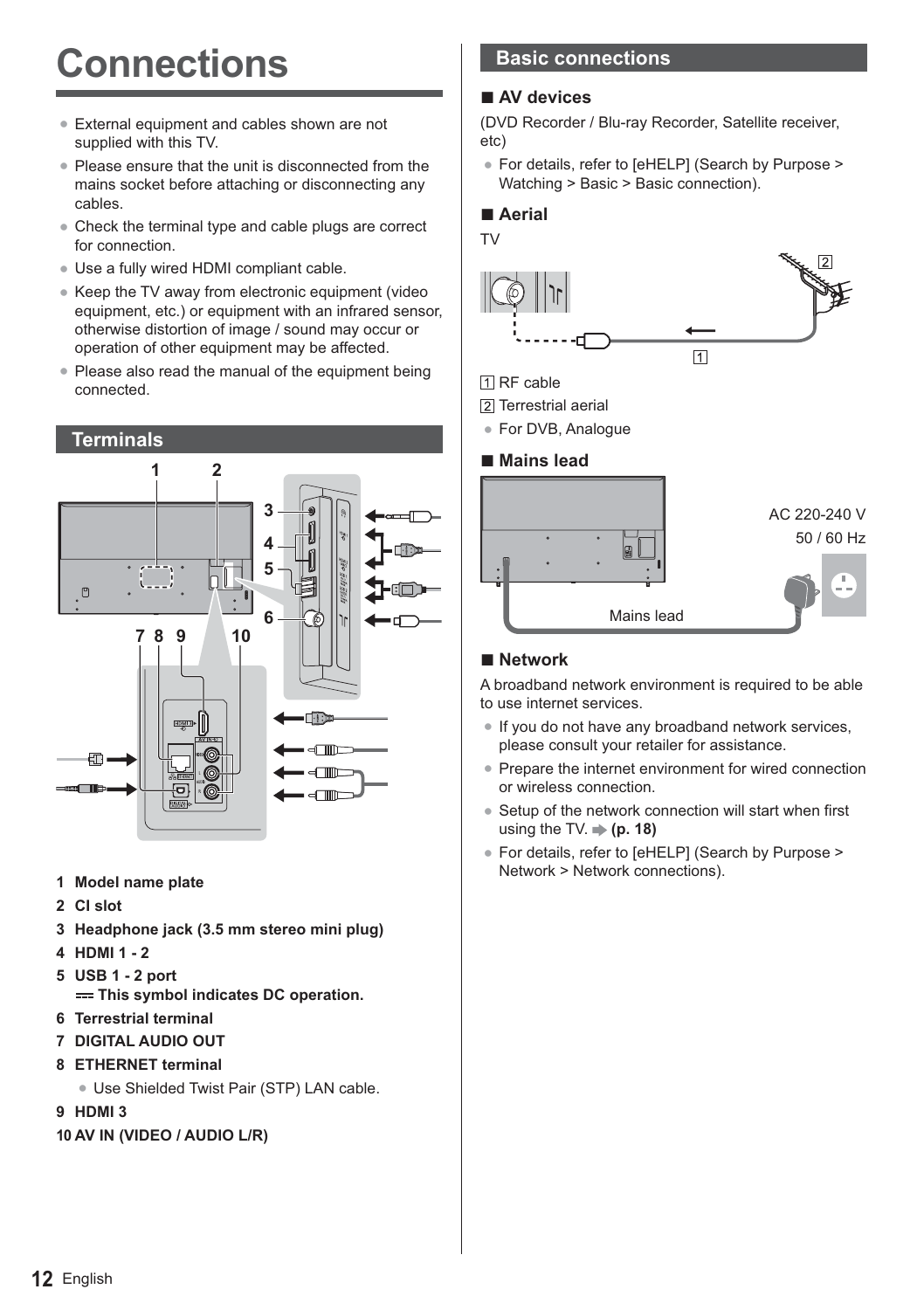## **Connections for 4K / HDR compatible equipment**



**TI HDMI** cable

4K / HDR compatible equipment

- Reproduces the image more precisely with the expanded colour gamut when connecting the 4K-compatible equipment. [Mode2] is a mode that supports higher definition signals than [Mode1]. Set to [Mode1] when the image or sound in HDMI input is not played properly.
- Connect the 4K compatible equipment to HDMI terminal using a 4K compatible cable and you can watch content in 4K format.
- -Supporting HDR does not increase the peak brightness capabilities of the TV panel.

## **- [HDMI Auto Setting] ([Settings] menu)**

Reproduces the image more precisely with the expanded colour gamut when connecting the 4K compatible equipment. Select the mode depending on the equipment.

[Mode1]:

For better compatibility. Set to [Mode1] when the image or sound in HDMI input is not played properly. [Mode2]:

For the 4K compatible equipment that has the function to output the image precisely with the expanded colour gamut

- -To change the mode
	- 1. Select the HDMI input mode connected to the equipment.
	- 2. Display the menu and select [HDMI Auto Setting] (Settings > Device Preferences > Inputs).
- For information about the valid format, refer to [eHELP] (Search by Purpose > Watching > 4K resolution > HDMI Auto Setting).

### **Other connections**

## **- DVD Player / Camcorder / Game equipment** (VIDEO equipment)

TV



- Composite video cable (Shielded)
- -Use shielded composite cable.
- Audio cable (Shielded)
- -Use shielded audio cables.
- DVD Player / Camcorder / Game equipment
- **- Amplifier** (listening with external speakers)
- -To enjoy multi-channel sound from external equipment (e.g. Dolby Digital 5.1ch), connect the equipment to the amplifier. For information about the connections, read the manuals of the equipment and amplifier.
- For details, refer to [eHELP] (Search by Purpose > Watching > External equipment > External connection).

## **- Headphones**

- To use headphones, set [Audio Output] in the Sound menu to [Headphone].
- -For information about the headphone terminal output settings, refer to [eHELP] (Search by Purpose > Settings > Sound).

## **- USB HDD (for recording)**

- Use USB 2 port for connecting the USB HDD.
- -For details, refer to [eHELP] (Search by Purpose > Recording).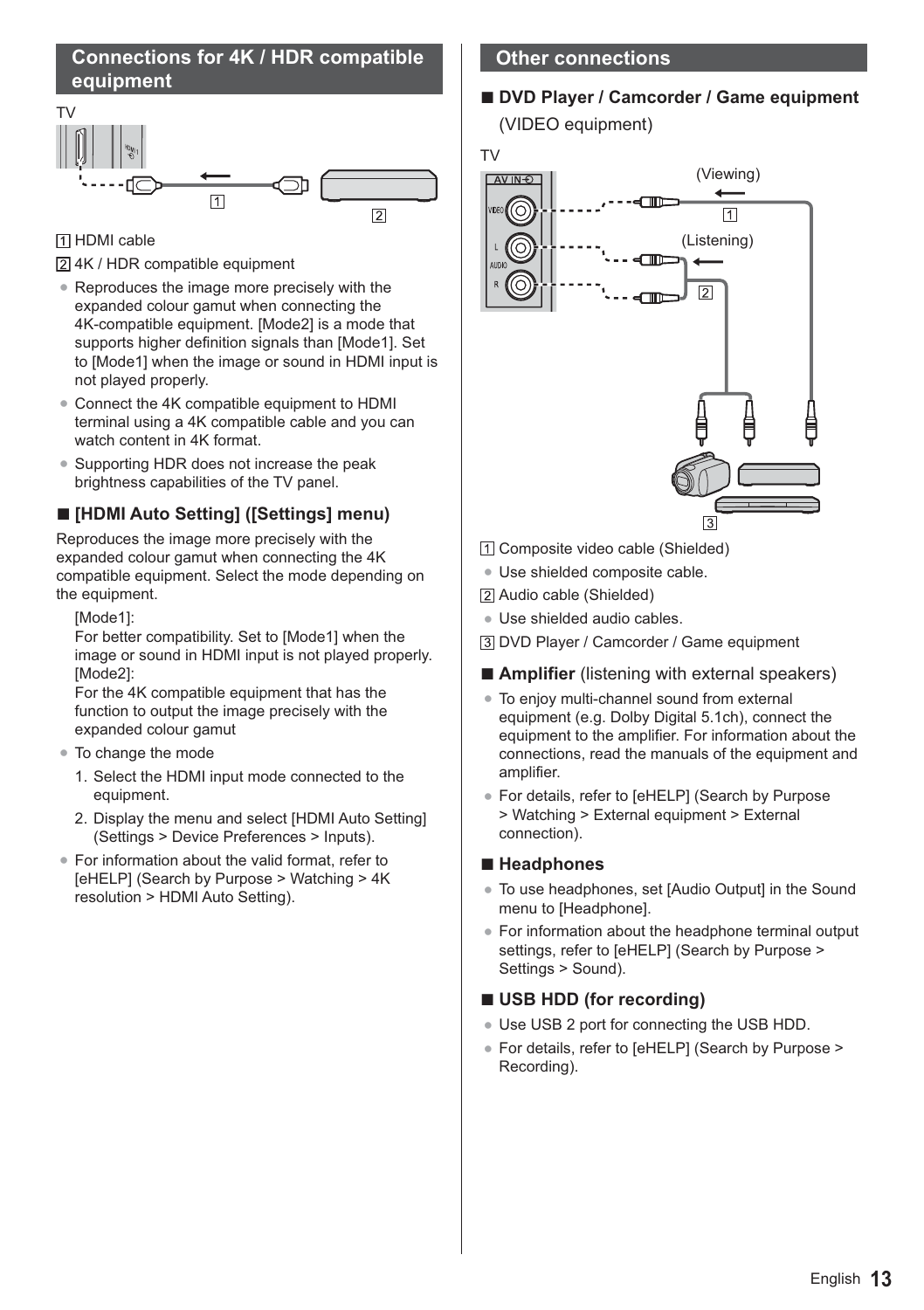## **- HDMI CEC**

- Use HDMI 1 3 for HDMI CEC connection.
- -For details, refer to [eHELP] (Search by Purpose > Functions > HDMI CEC).

## **- Common Interface**

- Turn the TV off with Mains Power On / Off switch whenever inserting or removing the CI module.
- If a smart card and a CI module come as a set, first insert the CI module, then insert the smart card into the CI module.
- Insert or remove the CI module completely in the correct direction as shown.
- -Normally encrypted channels will appear. (Viewable channels and their features depend on the CI module.)

If encrypted channels do not appear

- **[Common Interface] (Settings > Channel > Advanced Options > Common Interface)**
- There might be some CI modules in the market with older firmware versions that do not work fully interoperable with this new CI+ v1.4 TV. In this case, please contact your content provider.
- For details, refer to [eHELP] (Search by Purpose > Functions > Common Interface), read the manual of the CI module, or check with the content provider.
- Be sure to remove the CI module card, etc. before repairing, transferring or discarding.



## **Connecting Bluetooth**® **devices**

## **Registering Bluetooth**® **devices**

This TV supports Bluetooth® communications. Bluetooth<sup>®</sup> devices that have been registered (paired) with this TV can connect to (communicate with) this TV.

- -When registering (pairing) a Bluetooth® device with this TV, move the device within 50 cm of the TV.
- It is not possible to register (pair) Bluetooth® devices that are not compatible with this TV.
- If a Bluetooth<sup>®</sup> enabled device that you have registered (paired) with this TV is then registered and used on another device, it may then be made unavailable for use with this TV. Register the device on this TV again if this occurs.
- You can register Bluetooth<sup>®</sup> audio devices that support A2DP on this TV. Due to the characteristics of wireless technology, there will be some delay between the playback of video and audio.
- A maximum of 1 audio device that support A2DP can be used simultaneously.
- -For details, refer to [eHELP] (Search by Purpose > Functions > Bluetooth devices).

## **Registering the remote control (supplied)**

Either Bluetooth® wireless technology or the infrared communication function can be used for the transmissions between the TV and the remote control.

Since voice controls (p. 17) use Bluetooth® wireless technology, the remote control needs to be registered (paired) with the TV.

- Register (pair) the remote control during Initial Setup (p. 18).
- If the remote control is not registered when you start using voice controls, press the Google Assistant (voice control) button to display the registration screen, then follow the on-screen instructions to register.

If the registration screen doesn't appear  **"If registration fails" (p. 15)**

- When registering, face the remote control at the remote control signal receiver on the TV, within about 50 cm.
- Registration may not be completed correctly if the batteries in the remote control are running low.

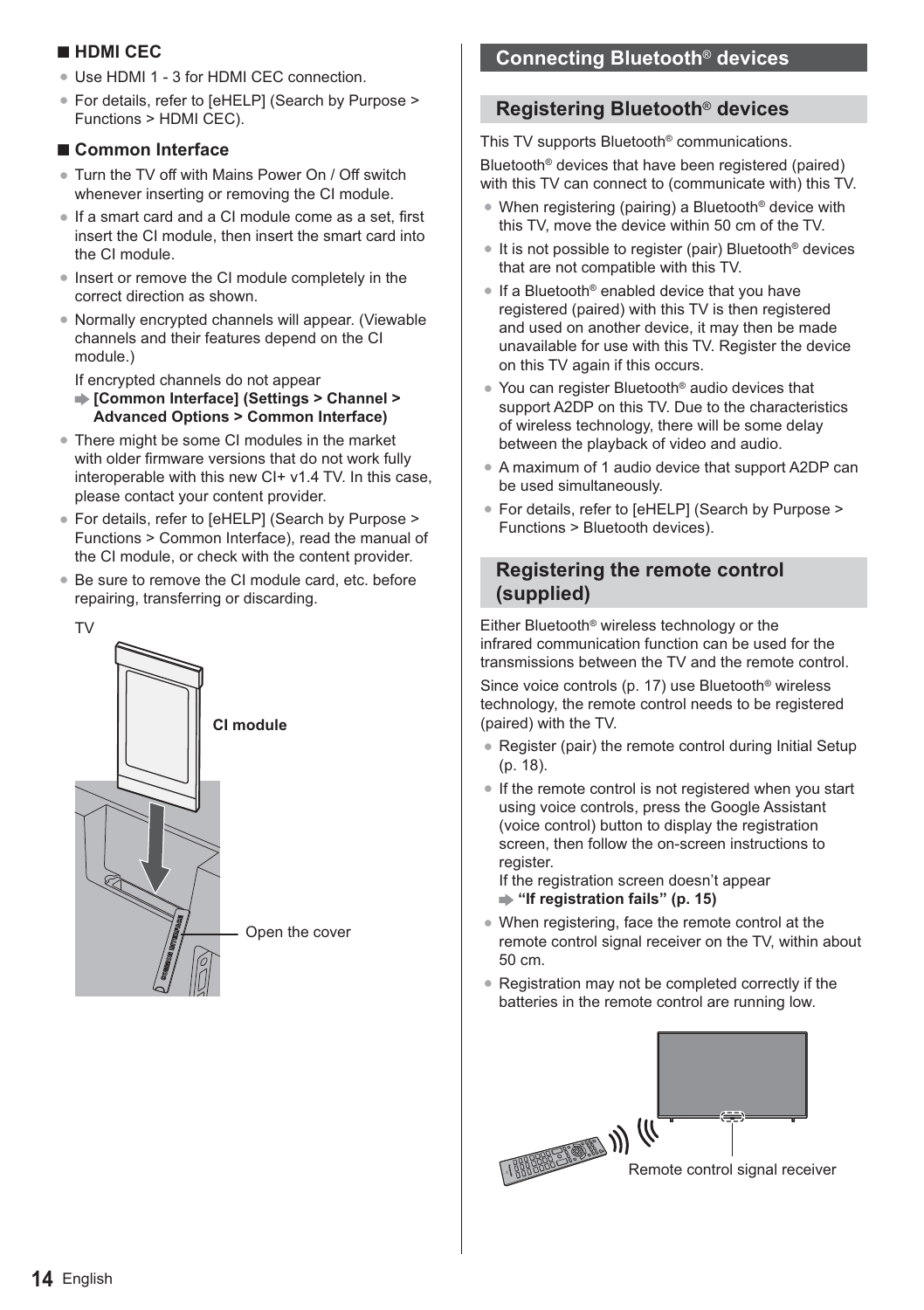## **- If registration fails**

If registration (pairing) is not completed properly, try registering again.

**1** Display the menu and select [Settings]





**2** Select [Remote Control]



**3** Select [Pairing Start]

The registration screen is displayed, so follow the onscreen instructions to register.

● For details, refer to [eHELP] (Search by Purpose > Settings > Remote Control).

## **Note**

- -If the remote control is not registered (paired) with the TV, they communicate via infrared. Face the remote control at the TV's remote control signal receiver for operation when infrared communication is used. Please note that voice controls will not be available.
- If the remote control is registered (paired) with the TV, they communicate via Bluetooth®. You will not need to face the remote control at the TV's remote control signal receiver when Bluetooth® communication is used. Please note, however, that you will need to face the remote control at the remote control signal receiver for operation when turning on or off the TV.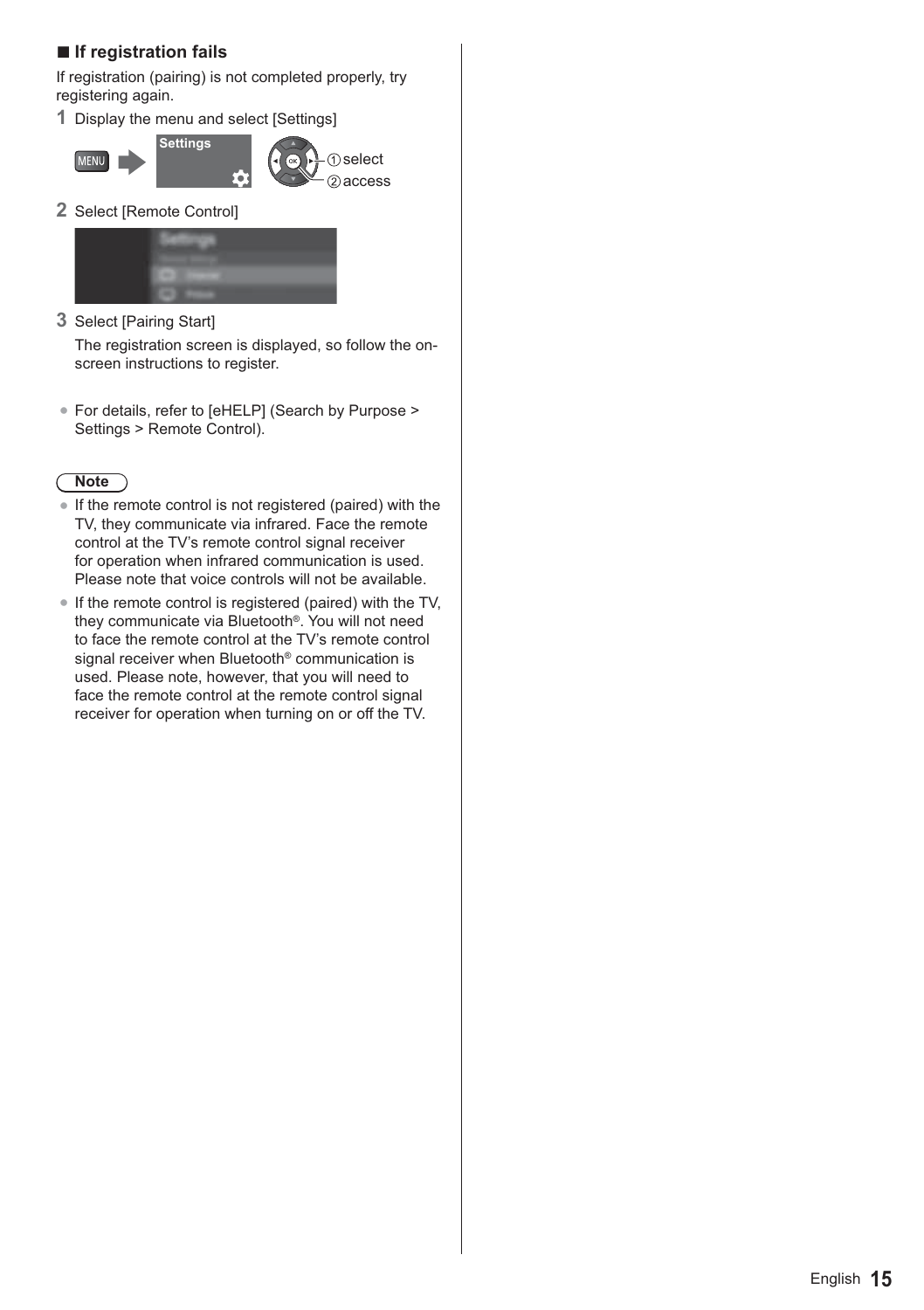# **Identifying Controls**

## **Remote Control**



### **1 [ ]: Switches TV On or Off (Standby)**

#### **2 [Quick setting menu]**

• Press to access Settings, Picture, Viewing Mode and Sound, etc.

#### **3 PICTURE**

• Changes Viewing Mode.

#### **4 Coloured buttons**

#### **(red-green-yellow-blue)**

• Used for the selection, navigation and operation of various functions.

#### **5 Information**

-Displays information on channels, programmes, and online content (NETFLIX, etc.).

#### **6 NETFLIX**

- Accesses NETFLIX service directly.
- A broadband network environment is required in order to fully use this function.
- This service may be stopped or changed without notice.

#### **7 Prime Video**

- Accesses Prime Video service directly.
- **8 OK**
	- Confirms selections and choices.
	- Press after selecting channel positions to quickly change channel.
- **9 BACK**
	- Returns to the previous menu / page.

#### **10 Sound Mute On / Off**

- **11 Option menu**
	- -Displays optional settings.
- **12 Volume Up / Down**

#### **13 Google Assistant**

- Used for the voice control function. (Voice control button)
- **14 Numeric buttons**
	- Changes channel and teletext pages.

#### **15 [eHELP]**

-Displays [eHELP] (Built-in Operating Instructions).

#### **16 [MY APP]**

- -Displays [my Home Screen].
- -Starts your favourite application directly when the application is assigned to the button. For details, refer to [eHELP] (Search by Purpose > Home > Apps).

#### **17 Microphone**

-Operates with the voice control microphone.

#### **18 Input mode selection**

• Selects the TV or AV input mode from the input selection list.

#### **19 Text service button**

#### **20 Subtitles**

-Displays the Subtitle setting screen.

#### **21 EXIT**

• Returns to the normal viewing screen.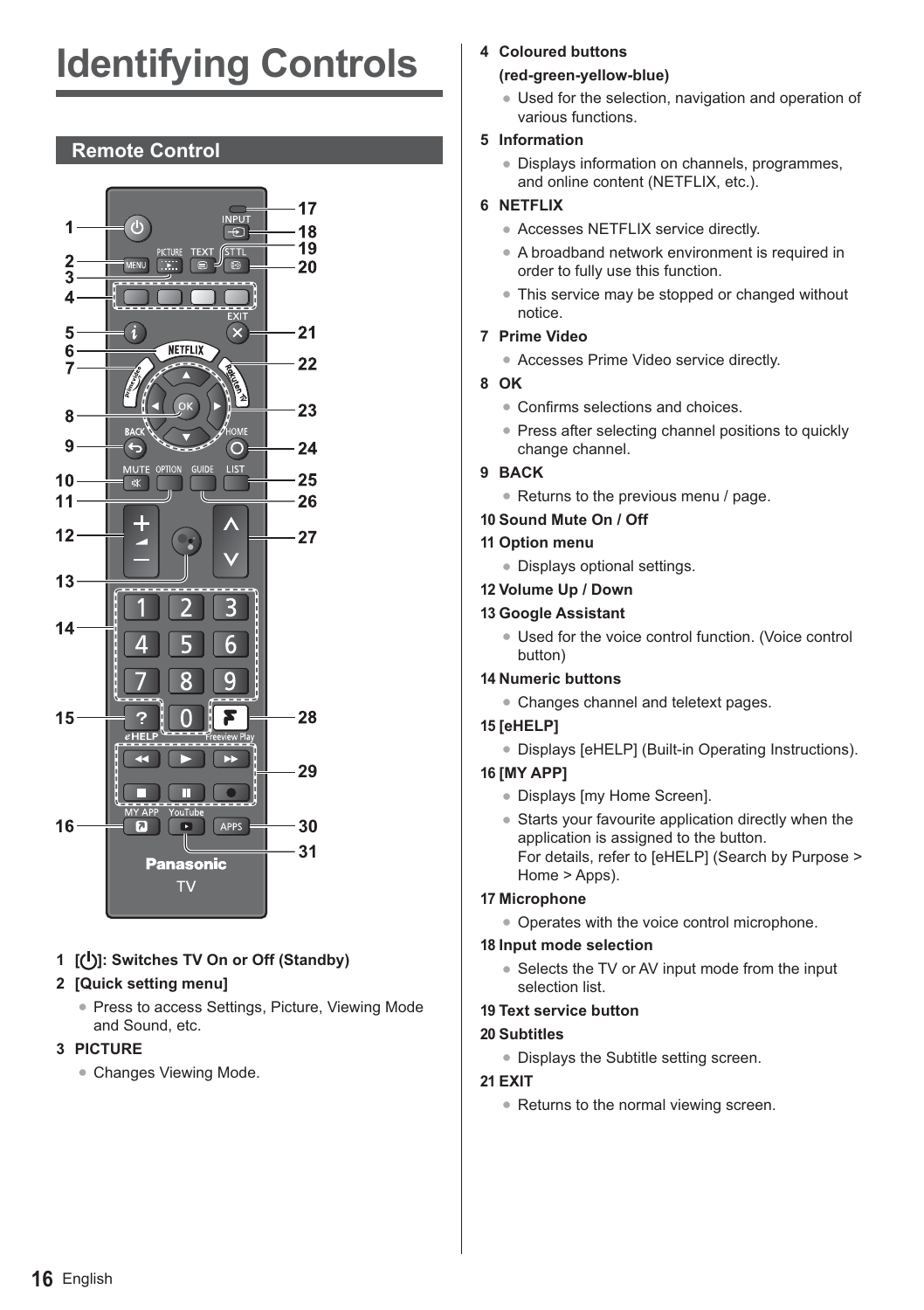#### **22 Rakuten TV**

-Accesses Rakuten TV service directly.

#### **23 Cursor buttons**

-Makes selections and adjustments.

#### **24 HOME**

- -Displays [Home].
- -For details, refer to [eHELP] (Search by Purpose > Read first > Features > Home).

#### **25 LIST**

-Displays channel list.

#### **26 TV Guide**

#### **27 Channel Up / Down**

#### **28 Freeview Play**

- -Accesses Freeview Play service directly.
- A broadband network environment is required in order to fully use this function.
- This service may be stopped or changed without notice.
- **29 Operations for contents, connected equipment, etc.**

#### **30 APPS**

-Displays [Apps] (applications list).

#### **31 YouTube**

• Accesses YouTube service directly.

## **- Installing / Removing batteries**



## **Voice controls**

The TV recognizes speech when you talk into the voice control microphone, enabling you to perform operations such as changing TV channels, adjusting the volume. searching for programmes, and doing internet searches.

- -If the remote control is not registered (paired) with the TV, register (pair) the remote control.  $\Rightarrow$  (p. 14)
- The Google Assistant function may be in preparation and the function will be available after the preparation is complete. The Google Assistant function may not be available depending on the country, area or broadcaster.
- The TV needs to be connected to the internet in order to perform searches, etc.  $\Rightarrow$  (p. 12)
- -The effective range for voice controls depends on the viewing environment.
- Operation may not be correct depending on the type of voice the person has and the way they speak, as well as the surrounding environment and conditions.
- When other Bluetooth<sup>®</sup> devices are connected at the same time, voice controls may not work properly depending on the connected devices.

#### **Controlling with your voice**

**1** Press the Google Assistant (voice control) button



**2** Speak into the voice control microphone



- Voice control microphone
- Press the BACK button to end voice control.
- -For information about settings and operations for voice controls, refer to [eHELP] (Search by Purpose > Functions > Voice Control).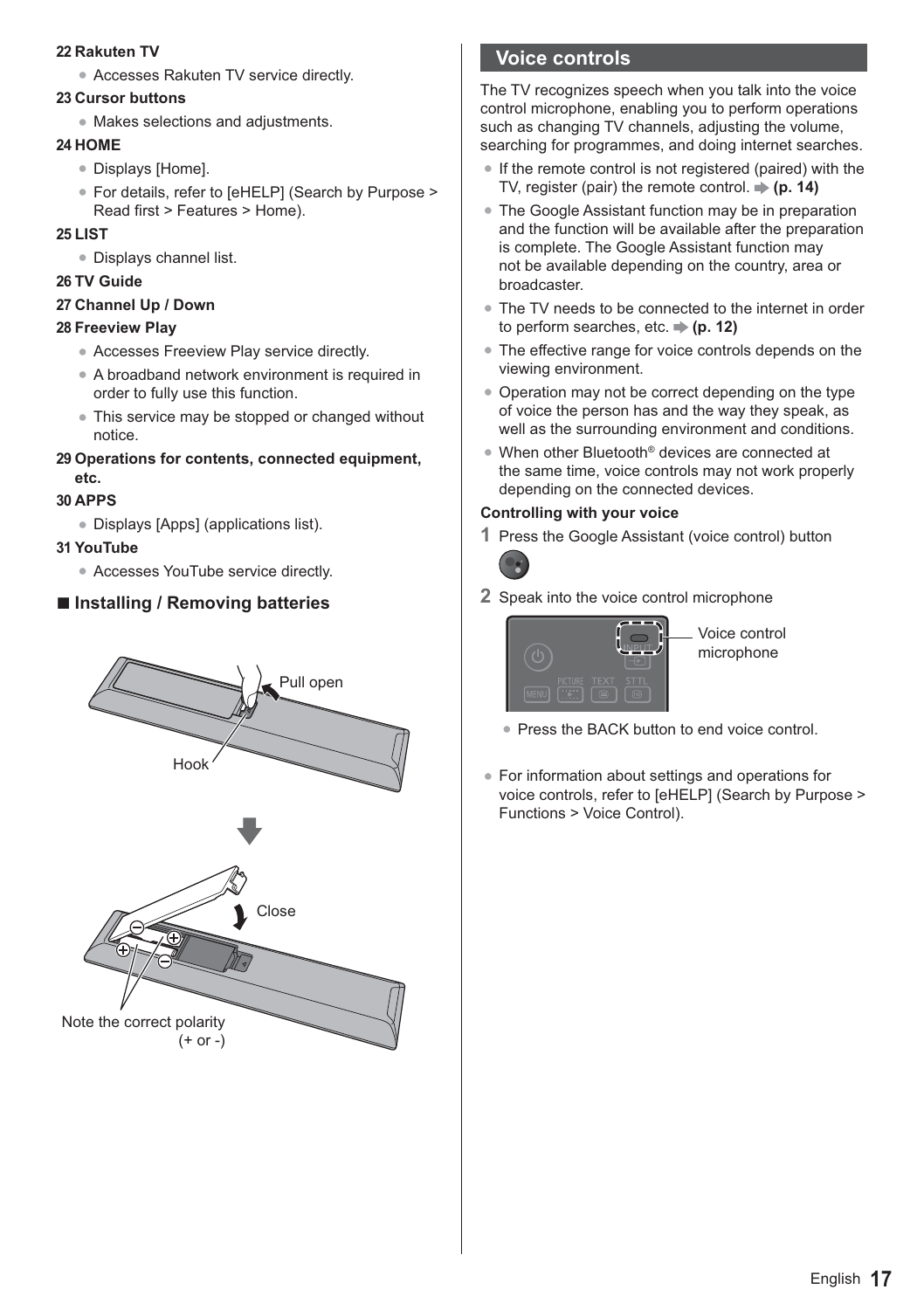## **Indicator / Control panel**



#### **1 Ambient sensor**

- Senses brightness to adjust picture quality when [Ambient Sensor] in the Picture menu is set to [On].
- **2 Remote control signal receiver (for infrared communication)**
	- Do not place any objects between the TV remote control signal receiver and remote control.

#### **3 Power LED**

#### **Red:**

**Standby** 

#### **Green:**

On

• Depending on the ambient brightness, adjusts the brightness of LED to easy-to-view levels automatically.

#### **Orange:**

Standby with some functions (recording, etc.) active

• The LED blinks when an infrared signal is received from the remote control.

#### **4 Input mode selection**

- -Press repeatedly until you reach the desired mode.
- **5 Channel Up / Down**
- **6 Volume Up / Down**

#### **7 Mains power On / Off switch**

- Use to switch the mains power.
- To turn Off the apparatus completely, you must pull the mains plug out of the mains socket.
- [**(U**): Standby / On

## **Initial Setup**

When the TV is turned on for the first time, it will automatically search for available TV channels and give options to set up the TV.

- These steps are not necessary if the setup has been completed by your local dealer.
- Please complete connections (p. 12 14) and settings (if necessary) of the connected equipment before starting Initial Setup. For information about the settings for the connected equipment, read the manual of the equipment.

## **1 Plug the TV into a live mains socket and turn the power on**



-Takes a few seconds to be displayed.



## **2 Select the following items**

Set up each item by following the on-screen instructions. Example:



## **- How to use the remote control**



Move the cursor



Access the item / store the setting



Return to the previous item (if available)

#### **Register (pair) the Bluetooth**® **remote control**

-Press and hold the volume down button and the Google Assistant (voice control) button simultaneously for 3 seconds.

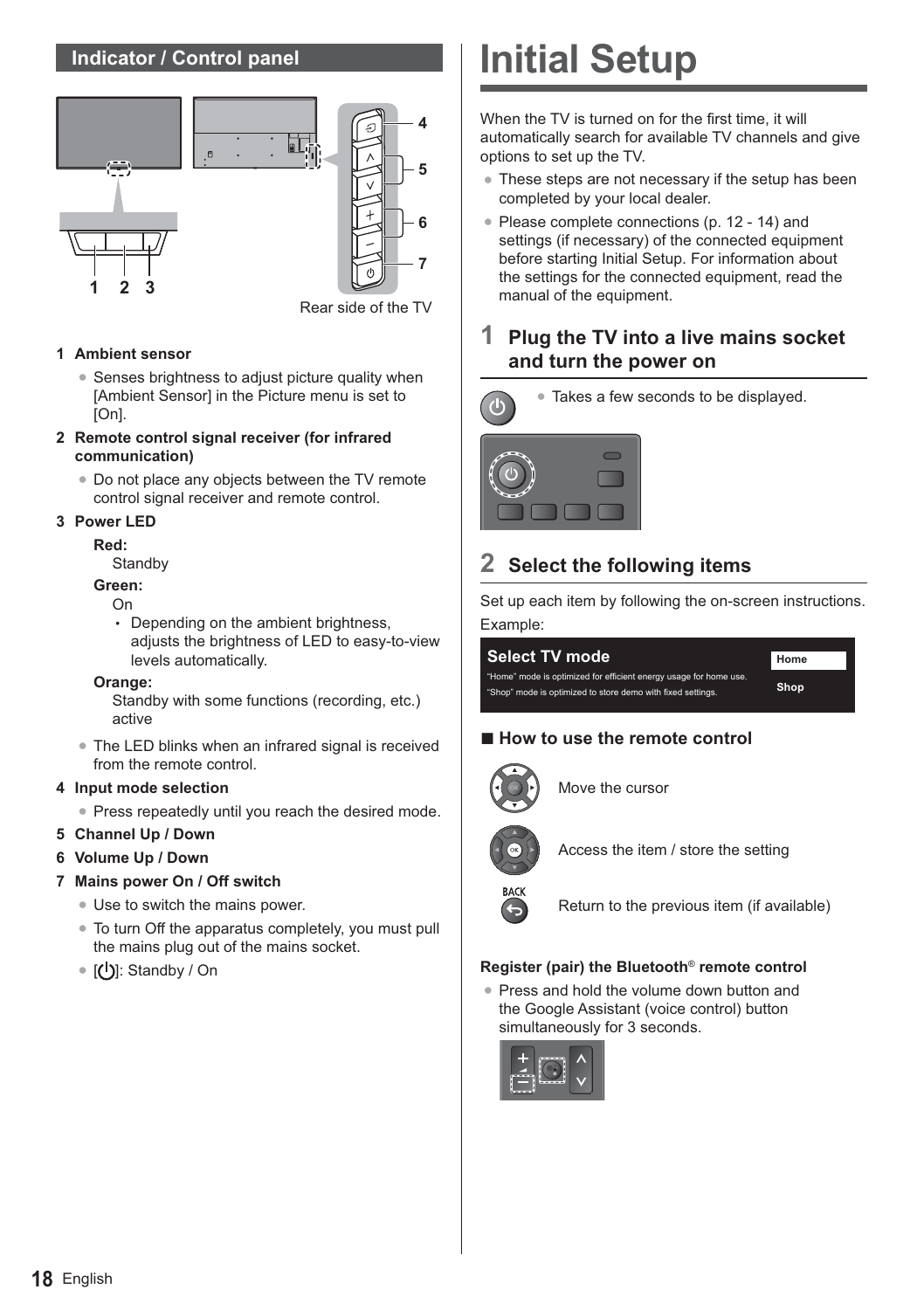#### **Set up your Wi-Fi network and Google account**

- If you are using an Android phone for setup, select [Continue]. You can then easily transfer your Android phone's Wi-Fi network and Google account to your TV.
- If you are not using an Android phone for setup, select [Skip], then complete settings on the setup screen which appears next.
- When using an Ethernet cable to connect to the internet, select [Skip], then select [Use Ethernet] on the Wi-Fi network settings screen.

#### **Select your country**

## **Enter the PIN number for parental controls**

### **Select [Scan]**

#### **Select [Home]**

Select [Home] for use in a home viewing environment.

- -[Shop] is for shop display.
- To change the viewing environment later on, the set will need to have all settings initialised by accessing [Reset].

### **Initial Setup is now complete and the TV is ready for viewing.**

If tuning has failed check the RF cable, and the network connection, and then follow the on-screen instructions.

#### **Note**

- The TV goes into Standby mode when no operation is performed for 4 hours if [Switch Off Timer] in the Power menu is set to [240 Minutes] (factory setting).
- The TV goes into Standby mode when no signal is received and no operation is performed for 10 minutes if [No Signal Power Off] in the Power menu is set to [10 Minutes] (factory setting).
- To retune all channels
	- **[Channel Scan] (Settings > Channel > Channels)**
- To initialise all settings
- **[Reset] (Settings > Device Preferences > About)**

## **Watching TV**

### **1 Turn power on**



 $\mathbb{d}$ 

(Remote Control)

-Mains power On / Off switch should be on. **(p. 18)**

## **2 Select TV**



## **3 Select a channel**





-To select a channel position with 2 or more-digit, e.g. 399

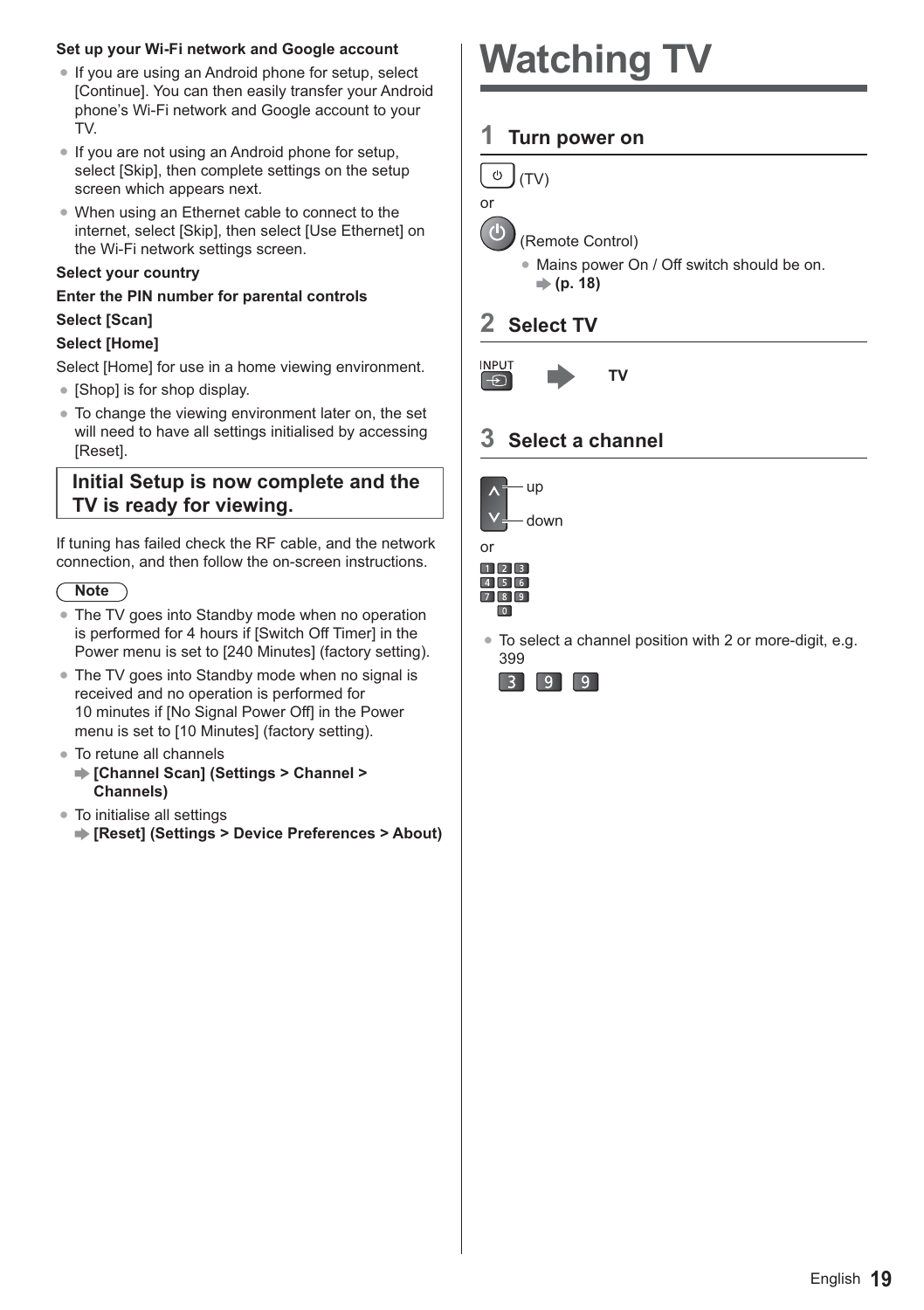# **How to Use eHELP**

[eHELP] is the detailed operating instructions built into the TV, and gives a more detailed explanation for a better understanding of the operation of each feature.

## **1 Display [eHELP]**



## **2 Select the menu**



- select 2 access
- -To access [How to use] (green)

## **3 Select the item**

#### Example:





-To return to the previous screen / field **BACK** 



## **FAQs**

Before requesting service or assistance, please follow these simple guides to solve the problem.

-For details, refer to [eHELP] (Support > FAQs).

#### **The TV does not switch on**

- Check the mains lead is plugged into the TV and the mains socket.
- The fuse in the mains plug may have blown. Replace it with one of an identical rating  $\rightarrow$  (**p. 4)**

#### **The TV goes into Standby mode**

• Auto power standby function is activated.

#### **The remote control does not work or is intermittent**

- Are the batteries installed correctly? **→ (p. 17)**
- Has the TV been switched on?
- The batteries may be running low. Replace them with new ones.
- Operation of the remote control is not possible due to system startup when the LED is blinking orange. You can use the remote control after the LED turns constant red.
- Point the remote control directly at the TV's remote control signal receiver (within about 7 m and a 30 degree angle of the signal receiver).\*
- Situate the TV away from sunshine or other sources of bright light so they do not shine on the TV's remote control signal receiver.\*
- -If you are trying to use voice controls, is the remote control registered (paired) with the TV?  $\Rightarrow$  (p. 14)
- When infrared communication is used

#### **No image is displayed**

- Check the TV is turned on.
- Check the mains lead is plugged into the TV and the mains socket.
- Check the correct input mode is selected.
- Check the input mode in the input selection list to match the signal being output by the external equipment.
- Is [Backlight], [Brightness], [Contrast] or [Colour] in the Picture menu set to the minimum?
- -Check all required cables and connections are firmly in place.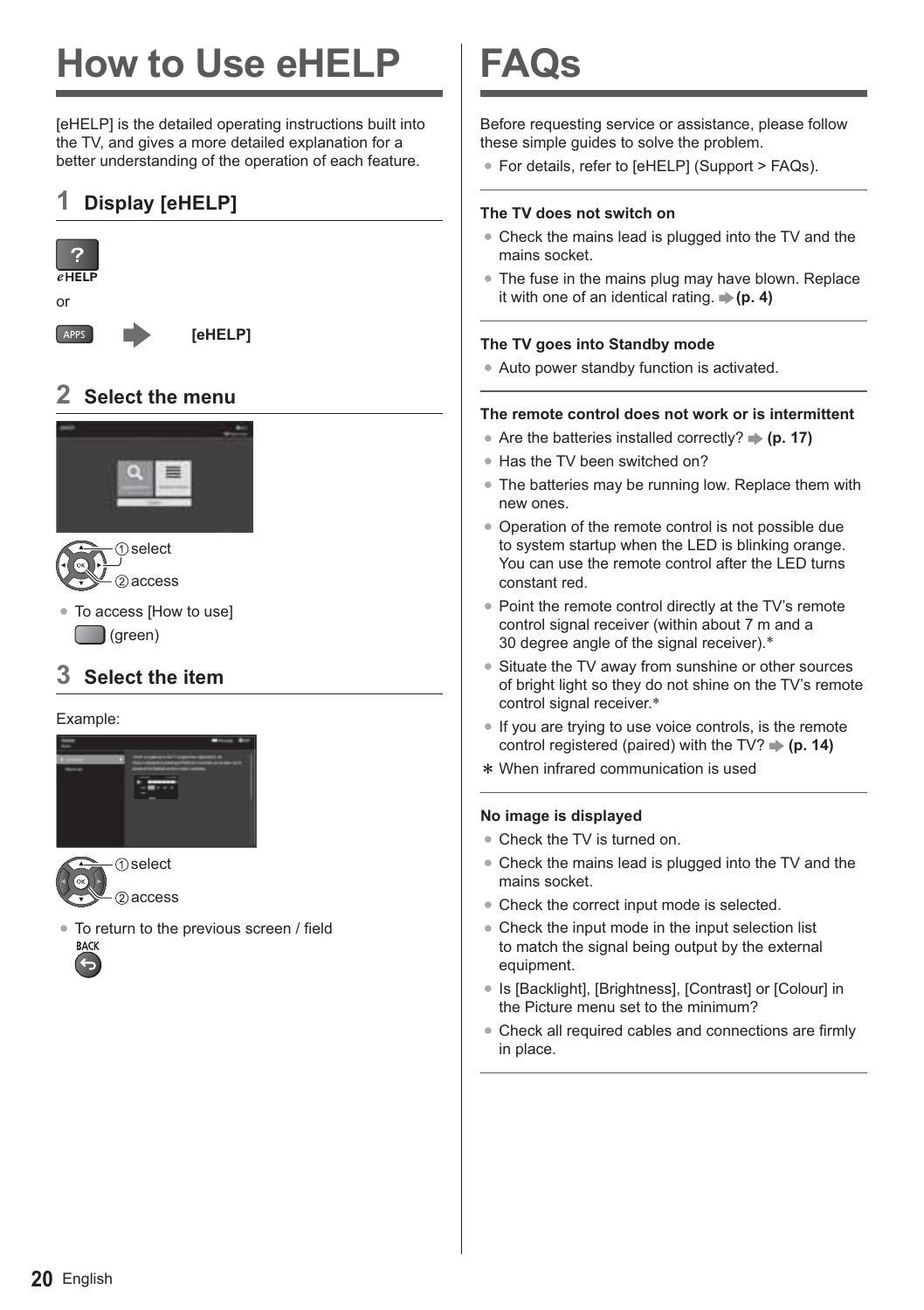#### **An unusual image is displayed**

- -This TV has a built-in Self Test. Makes a diagnosis of picture or sound problems.
	- **[TV self test] (Settings > Device Preferences > About)**
- Turn the TV off with Mains power On / Off switch, then turn it on again.
- If the problem persists, initialise all settings. **[Reset] (Settings > Device Preferences > About)**

#### **The image or sound from external equipment are unusual when the equipment is connected via HDMI**

● Set [HDMI Auto Setting] (Settings > Device Preferences > Inputs) to [Mode1]. **(p. 13)**

#### **No sound is produced from the connected HDMI equipment**

• Set the audio output format of the connected HDMI equipment to PCM.

### **Voice control function does not work**

- If the remote control is not registered (paired) with the TV, register (pair) the remote control.  $\Rightarrow$  (**p. 14**)
- Check the network connections and settings.

### **Parts of the TV become hot**

• Parts of the TV may become hot. These temperature rises do not pose any problems in terms of performance or quality.

#### **When pushed with a finger, the display panel moves slightly and makes a noise**

• There is a little gap around the panel to prevent damage to the panel. This is not a malfunction.

### **About the inquiry**

-Please contact your local Panasonic dealer for assistance.

If you make an inquiry from a place where this TV is not present, we cannot answer about contents that require visual confirmation for connection, phenomenon, etc. of this TV itself.

Check you can get Freeview HD in your area by visiting www.freeview.co.uk

To get the most up to date service from Freeview it is important for Freeview customers to retune from time to time.

## **How do I re-tune my Freeview TV ?**

This is a quick reference. If you have any problems, check the Operating Instructions or ask a friend or family member to show you how. Alternatively, go to your local electrical retailer, contact your local Panasonic dealer or visit **freeview.co.uk/retune**

Re-tuning only takes a few minutes, just follow the steps below:

- 1. Press the MENU button to open the Quick setting menu.
- 2. [Settings]  $\Rightarrow$  [Channel]  $\Rightarrow$  [Channels]  $\Rightarrow$  [Channel **Scan**

Please note: most digital TV recorders will keep your original recordings after running a re-tune but you will need to reset any future recordings.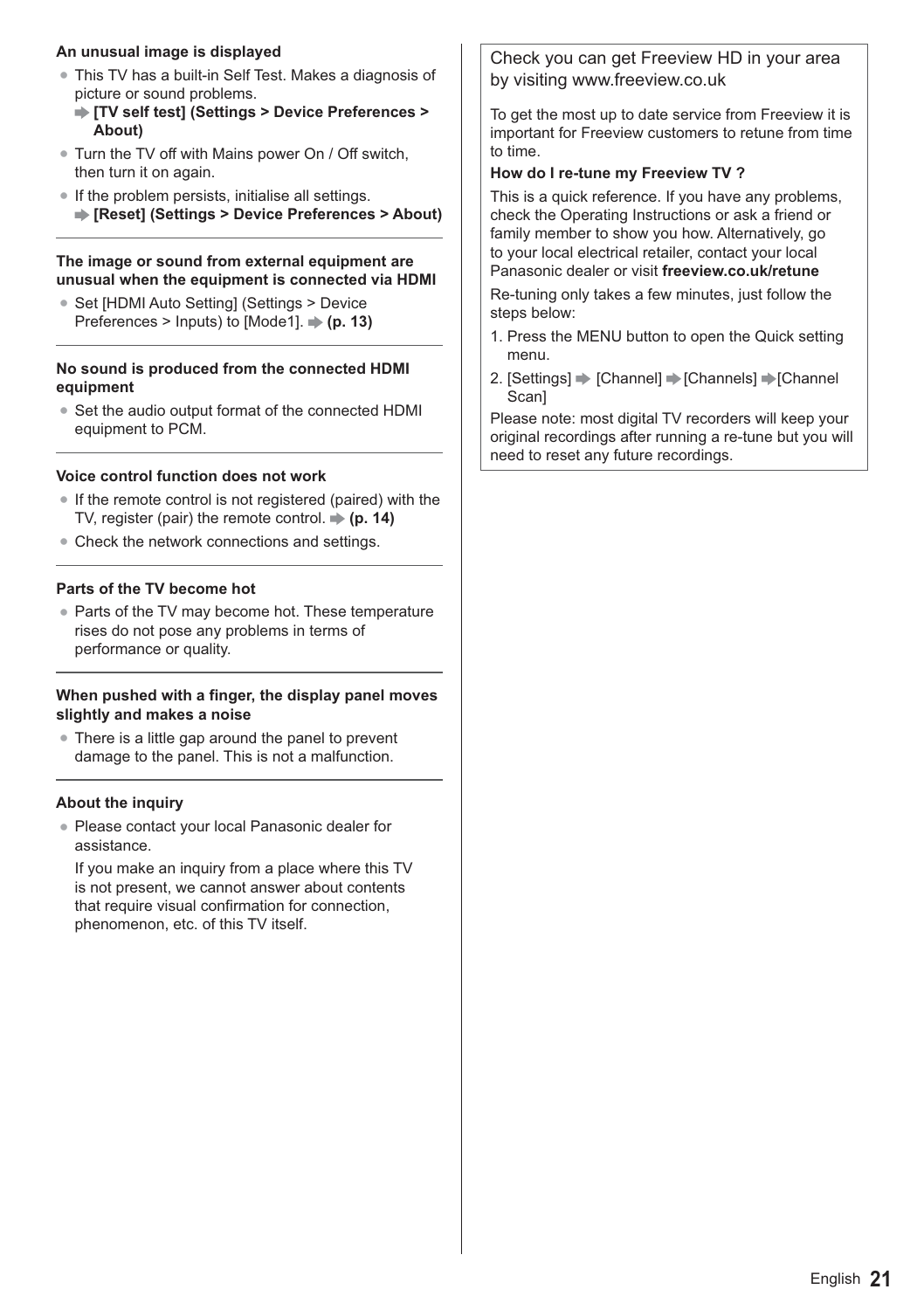## **Maintenance**

### **First, remove the mains plug from the mains socket.**

### **Display panel, Cabinet, Pedestal**

#### **Regular care:**

Gently wipe the surface of the display panel, cabinet, or pedestal by using a soft cloth to remove dirt or fingerprints.

#### **For stubborn dirt:**

- (1) First clean the dust from the surface.
- (2) Dampen a soft cloth with clean water or diluted neutral detergent (1 part detergent to 100 parts water).
- (3) Wring out the cloth firmly. (Please note, do not let liquid enter the TV inside as it may lead to product failure.)
- (4) Carefully wipe moisten and wipe away the stubborn dirt.
- (5) Finally, wipe away all the moisture.

#### **Caution**

- Do not use a hard cloth or rub the surface too hard, otherwise this may cause scratches on the surface.
- Take care not to subject the surfaces to insect repellent, solvent, thinner or other volatile substances. This may degrade surface quality or cause peeling of the paint.
- The surface of the display panel is specially treated and may be easily damaged. Take care not to tap or scratch the surface with your fingernail or other hard objects.
- -Do not allow the cabinet and pedestal to make contact with a rubber or PVC substance for a long time. This may degrade surface quality.

## **Mains plug**

Wipe the mains plug with a dry cloth at regular intervals. Moisture and dust may cause fire or electrical shock.

## **Specifications**

## **- TV**

#### **Model No.**

| 40-inch model : TX-40JX800B, TX-40JX800BZ  |  |
|--------------------------------------------|--|
| [50-inch model]: TX-50JX800B, TX-50JX800BZ |  |
| 58-inch model: TX-58JX800B, TX-58JX800BZ   |  |
| 65-inch model: TX-65JX800B, TX-65JX800BZ   |  |

#### **Dimensions (W × H × D)**

#### 40-inch model

904 mm × 548 mm × 174 mm (With Pedestal) 904 mm × 524 mm × 65 mm (TV only)

#### 50-inch model

1 123 mm × 682 mm × 247 mm (With Pedestal)

1 123 mm × 657 mm × 62 mm (TV only)

#### 58-inch model

- 1 300 mm × 787 mm × 247 mm (With Pedestal)
- 1 300 mm × 762 mm × 65 mm (TV only)

#### 65-inch model

1 459 mm × 872 mm × 271 mm (With Pedestal) 1 459 mm × 847 mm × 62 mm (TV only)

#### **Mass**

40-inch model

7.0 kg Net (With Pedestal) 6.7 kg Net (TV only)

50-inch model

10.4 kg Net (With Pedestal)

9.9 kg Net (TV only)

58-inch model

14.8 kg Net (With Pedestal) 14.3 kg Net (TV only)

#### 65-inch model

20.9 kg Net (With Pedestal) 20.3 kg Net (TV only)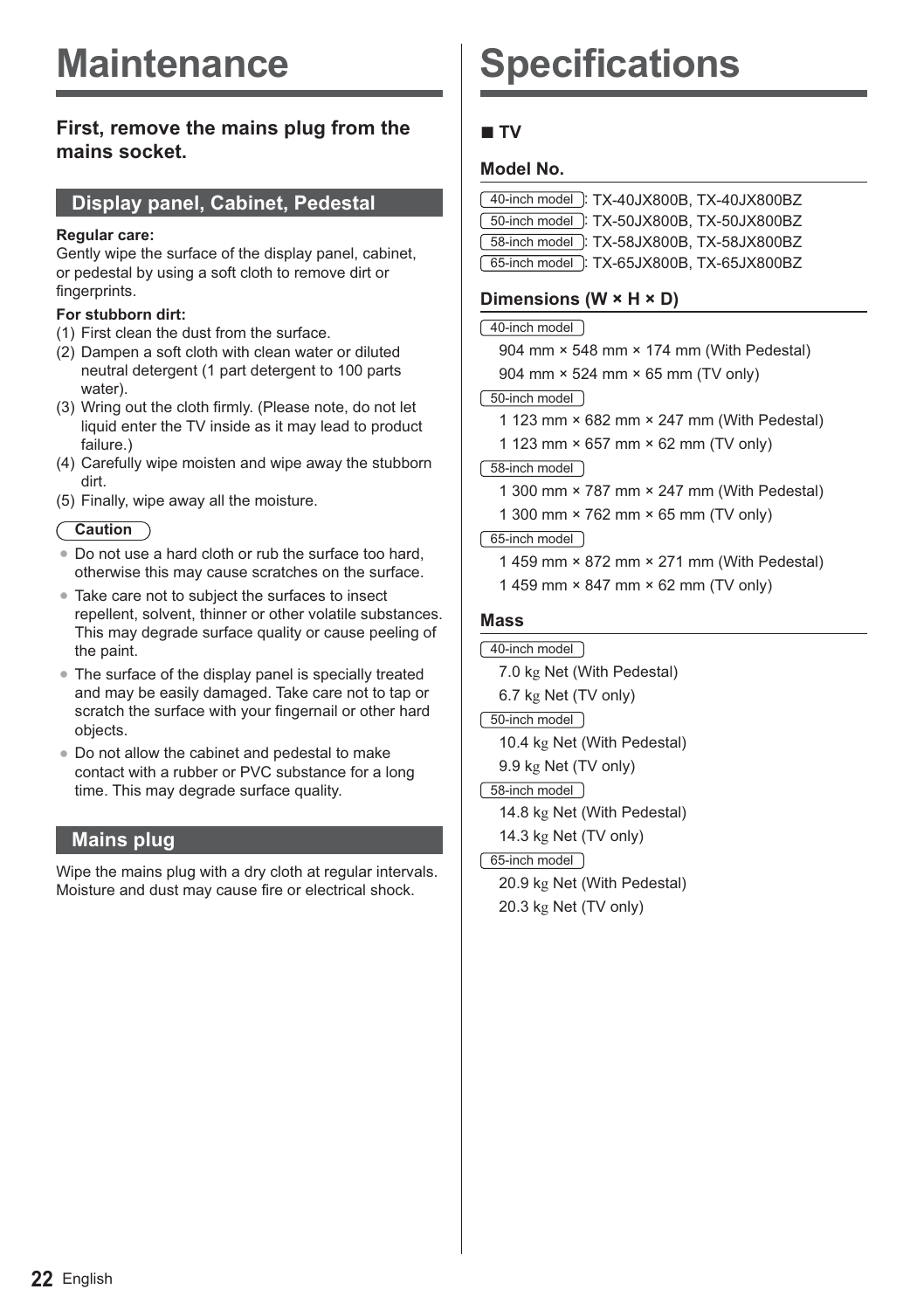#### **Power source**

AC 220-240 V, 50 / 60 Hz

#### **Panel**

LED backlight Liquid Crystal Display

#### **Sound**

**Speaker output**

20 W (10 W × 2)

#### **Headphones**

3.5 mm stereo mini jack × 1

#### **Connection terminals**

#### **AV input**

**VIDEO**

1.0 V[p-p] (75 $\Omega$ )

#### **AUDIO L - R**

0.5 V[rms]

#### **HDMI 1 / 2 / 3 input**

TYPE A Connectors HDMI 1 / 3: 4K, Content Type, Deep Colour, x.v.Colour™ HDMI 2: 4K, Content Type, ARC (Audio Return Channel), Deep Colour, x.v.Colour™

#### **Card slot**

Common Interface slot (complies with CI Plus) × 1

#### 

#### **ETHERNET**

RJ45, IEEE802.3 10BASE-T / 100BASE-TX 

#### **USB 1 / 2**

USB 1 / 2: DC == 5 V, Max. 500 mA [Hi-Speed USB (USB 2.0)]

#### **DIGITAL AUDIO OUT**

PCM / Dolby Audio, Fibre optic

#### **Receiving systems / Band name**

**Digital**

DVB-T / T2 Channel coverage: UHF / VHF / Cable

#### **Aerial input**

 $\sqrt{UK}$ UHF [reland] VHF / UHF

#### **Operating conditions**

**Temperature**

 $0 °C - 35 °C$ 

#### **Humidity**

20 % - 80 % RH (non-condensing)

#### **Built-in wireless LAN**

## **Standard compliance and Frequency band** IEEE802.11a/n/ac: 5 GHz band

IEEE802.11b/g/n: 2.4 GHz band

#### **Security**

WPA3-SAE (AES) WPA2-PSK (TKIP/AES) WPA-PSK (TKIP/AES) WEP (64 bit/128 bit)

#### **Bluetooth**® **wireless technology**\*

**Standard Compliance and Frequency band** Bluetooth® 5.1: 2.4 GHz band

 Not all the Bluetooth® compatible devices are available with this TV. Up to 5 devices can be used simultaneously.

## **Note**

- Design and Specifications are subject to change without notice. Mass and Dimensions shown are approximate.
- -For information about the open source software, refer to [eHELP] (Search by Purpose > Read first > Before use > Licence).
- -For more product information, please visit EPREL: https://eprel.ec.europa.eu.

EPREL registration number is available on https://eprel.panasonic.eu/product.